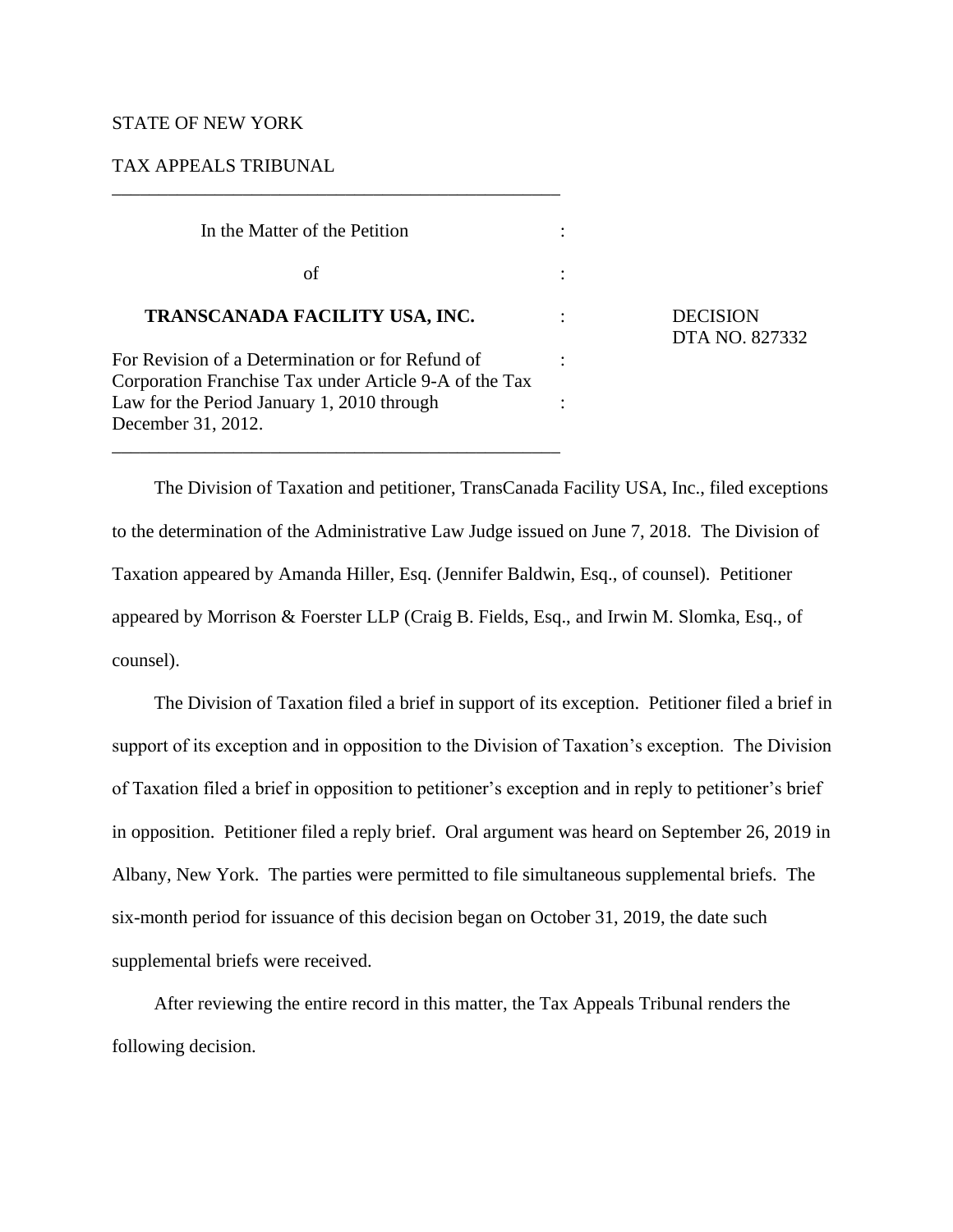#### *ISSUES*

 I. Whether, during the years at issue, petitioner was subject to the \$350,000.00 cap applicable to qualified New York manufacturers in computing the capital base of its corporation franchise tax liability in Tax Law former  $\S 210(1)$  (b) (1).

 II. If petitioner was not subject to such cap, whether petitioner has established that its filing position was substantially justified or that reasonable cause exists to support abatement of penalties.

### *FINDINGS OF FACT*

 We find the facts as determined by the Administrative Law Judge, except for finding of fact 18, which we have modified to clarify the record. The Administrative Law Judge's findings of fact and the modified fact are set forth below.

Petitioner, TransCanada Facility USA, Inc., and the Division of Taxation (Division) entered into a joint stipulation of facts. These facts, as relevant, are included in the facts set forth below.

1. Petitioner, a Delaware corporation, provides wholesale energy through its wholly-owned limited liability companies, TC Ravenswood, LLC (Ravenswood) and, since May 2011, Coolidge Power LLC (Coolidge).

2. Petitioner acquired Ravenswood on August 26, 2008 from National Grid plc.

3. Ravenswood and Coolidge are disregarded entities treated as divisions of petitioner for federal income tax and New York State corporation franchise tax purposes.

4. Coolidge operates a power generating facility outside New York.

5. Ravenswood operates a 2,480 MW (megawatt) multiple unit generating facility located in Long Island City, New York (the Ravenswood generating station).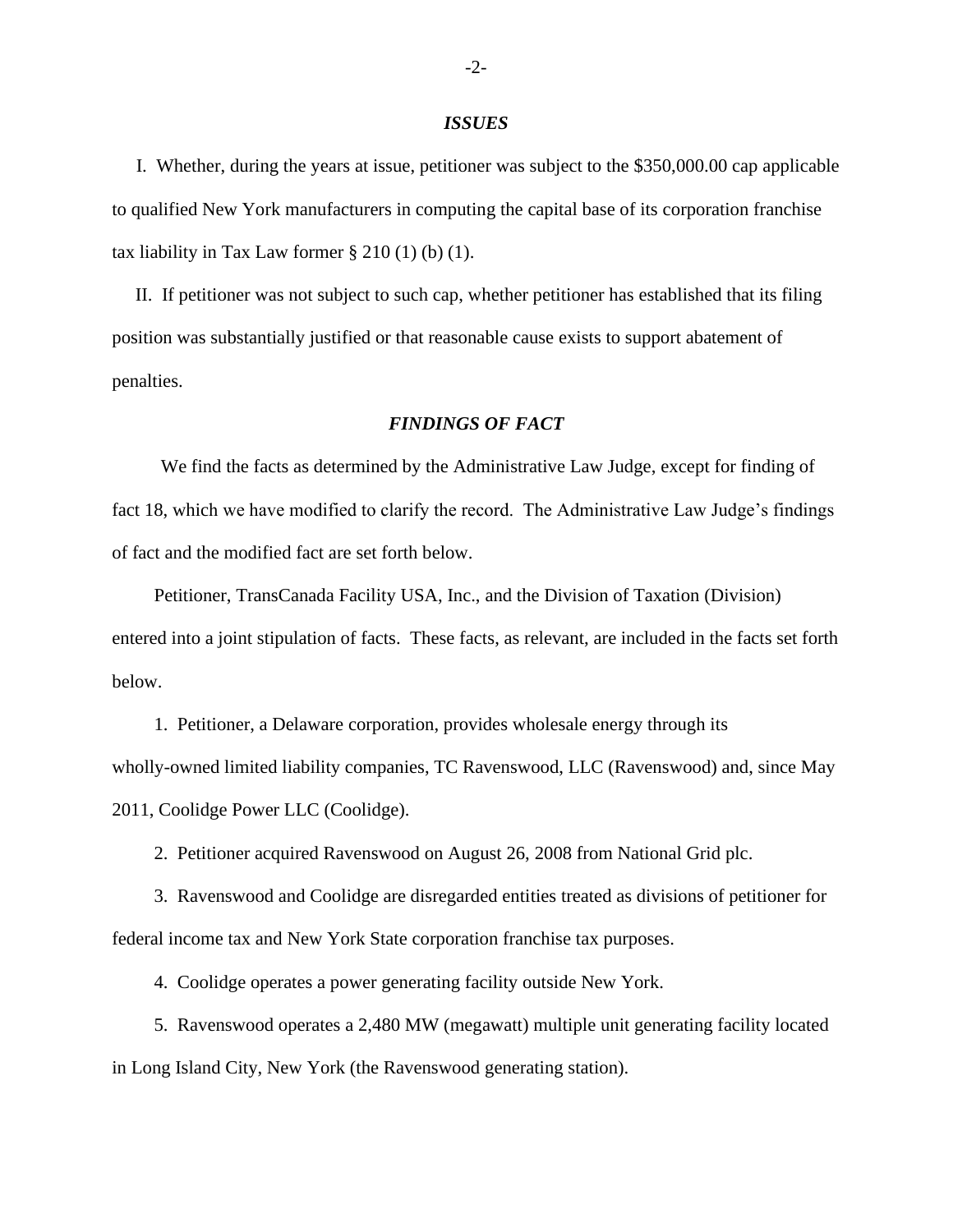6. The Ravenswood generating station is a power plant consisting of four primary units (Units 10, 20, 30 and 40) that employ steam turbine, combined cycle and combustion turbine technology to generate electricity.

7. The Ravenswood generating station generates electricity that is sold to the New York Independent System Operator.

8. Units 10 and 20 at the Ravenswood generating station each has a single controlled circulation, dual furnace, balanced draft, Combustion Engineering boiler and a cross-compound General Electric turbine generator.

9. Unit 30 at the Ravenswood generating station has two identical controlled circulation, balanced draft, divided furnace, Combustion Engineering boilers and an Allis Chalmers/Westinghouse cross-compound turbine generator.

10. Unit 40 at the Ravenswood generating station consists of a General Electric 7FA combustion turbine generator with an ALSTOM steam turbine generator, a Kawasaki heat recovery system generator, and an air-cooled condenser.

11. Consolidated Edison of New York, Inc., constructed and placed in service Units 10, 20, and 30 in the 1960's, while KeySpan Corporation constructed and first placed Unit 40 in service in 2004.

12. Petitioner placed Units 10, 20, 30 and 40 in service in 2008 upon its acquisition of Ravenswood from National Grid plc.

13. Units 10, 20, 30 and 40 at the Ravenswood generating station are used 100% in the generation of electricity.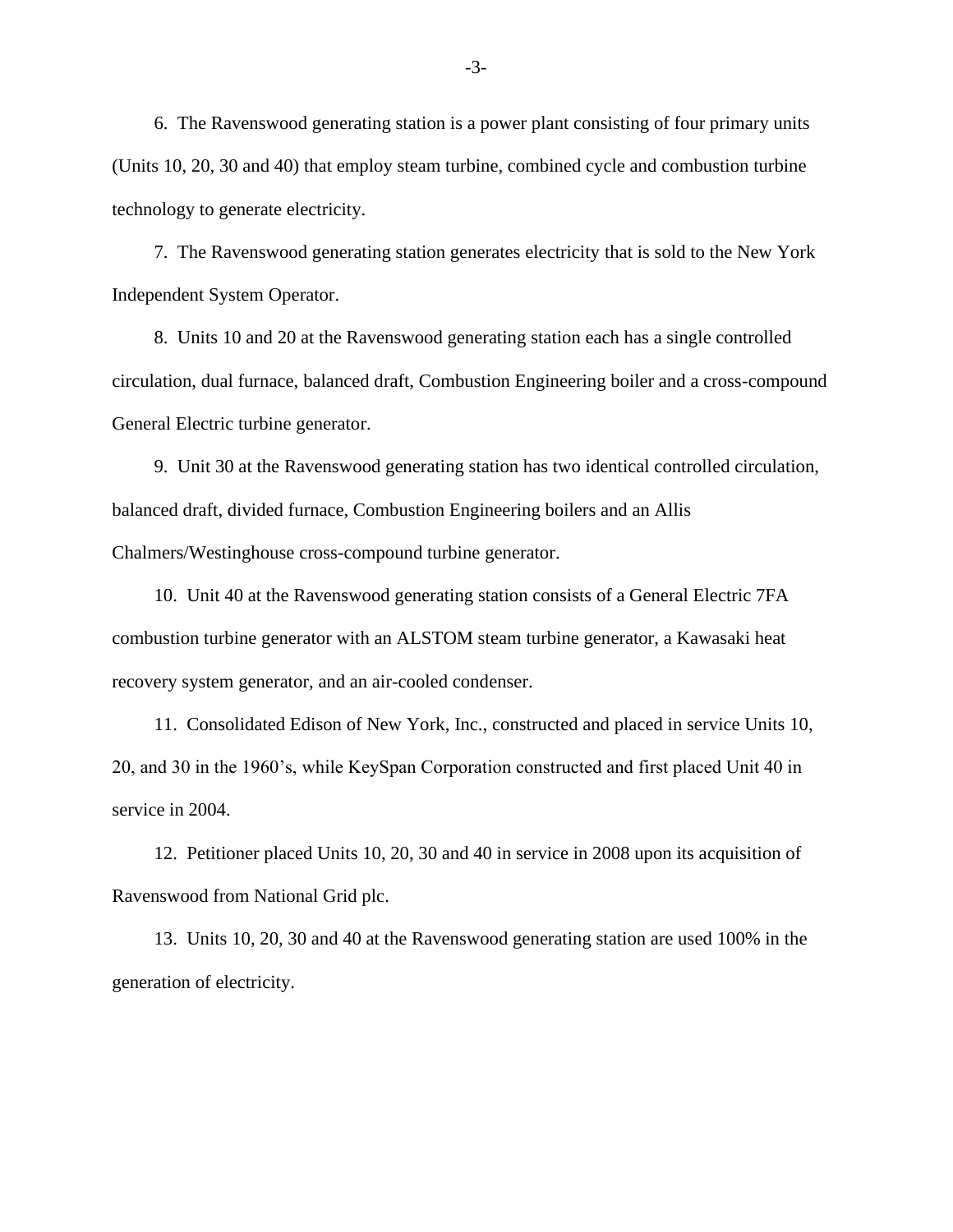14. For each of the years at issue, petitioner filed a general business corporation combined franchise tax return (form CT-3-A) and a general business corporation MTA surcharge return (form CT-3M/4M) that included its wholly-owned subsidiary, TC Ravenswood Services Corp.

15. For each of the years at issue, petitioner's combined group's capital base yielded the highest tax of its four alternative tax bases. For each of those years, petitioner computed tax on its combined group's capital base at the capped amount of \$350,000.00 on the ground that it met the requirements of a qualified New York manufacturer.

16. Petitioner reported and paid corporation franchise tax in the amount of \$355,000.00, reflecting \$350,000.00 of combined capital base tax and \$5,000.00 of fixed dollar minimum tax attributable to TC Ravenswood Services Corp., and MTA surcharge in the amount of \$60,350.00, for each of the years at issue.

17. The Division audited petitioner's New York State combined corporation franchise tax and MTA surcharge returns for each of the years at issue.

18. After an audit, the Division determined that petitioner's combined group did not meet the requirements of being a qualified New York manufacturer pursuant to Tax Law former § 210 (1) (b)  $(2)^{1}$  and disallowed the \$350,000.00 cap on petitioner's tax computed on the combined group's capital base. The Division's April 30, 2015 letter to petitioner communicating this determination asserted that petitioner was a manufacturer for purposes of Tax Law former § 210 (1) (b) (2), but not a qualified New York manufacturer.

19. Based on that audit determination, the Division recomputed petitioner's tax on the combined group's capital base without the \$350,000.00 cap, issuing a notice of deficiency,

<sup>&</sup>lt;sup>1</sup> We note that article 9-A was extensively amended by chapter 59 of the Laws of 2014 and chapter 59 of the Laws of 2015. Accordingly, references to provisions in article 9-A herein will refer to the former version in effect during the years at issue.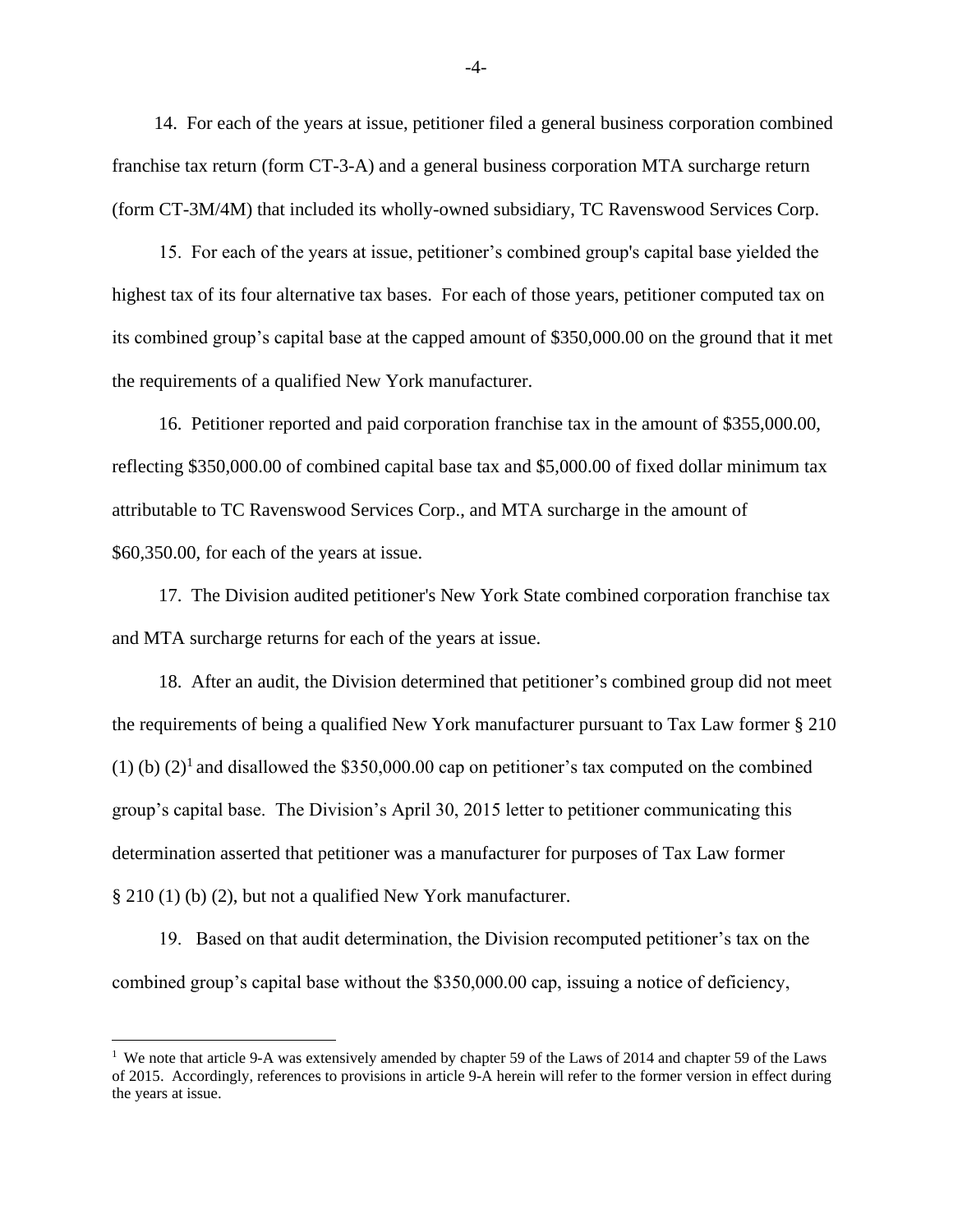notice number L-043802034, to petitioner, dated October 16, 2015 (notice). The notice asserted liability in the amount of \$3,281,659.00, plus interest (computed to November 6, 2015) of \$1,190,057.54 and Tax Law § 1085 (k) penalties of \$328,165.00 for substantial understatement of tax in the amount of 10% of the asserted underpayment, for the years at issue.

20. Petitioner timely filed a petition, dated November 19, 2015, with the Division of Tax Appeals challenging the notice in its entirety.

21. More than 50% of the gross receipts of petitioner's combined group, excluding intercorporate receipts, were derived from the sale of electricity that it generated at the Ravenswood generating station.

22. The property comprising Units 10, 20, 30 and 40 at the Ravenswood generating station (the Ravenswood property) is tangible property and was acquired by petitioner by purchase, as defined by Internal Revenue Code (IRC) (26 USC) § 179 (d) in 2008.

23. The Ravenswood property is depreciable pursuant to IRC (26 USC) § 167 and had an adjusted basis at the close of each of the years at issue for federal income tax purposes of at least \$1 million.

24. The Ravenswood property has a situs in New York and has a useful life of four years or more and is principally used by petitioner in the generation of electricity.

# *THE DETERMINATION OF THE ADMINISTRATIVE LAW JUDGE*

The Administrative Law Judge first noted that, during the years at issue, a corporation reported as its franchise tax liability the highest tax as computed under one of four alternative bases. The Administrative Law Judge observed that the parties are in agreement that the capital base yielded the greatest tax in each of the years under review and that the tax imposed by the capital base on qualified New York manufacturers was not to exceed \$350,000.00 in any one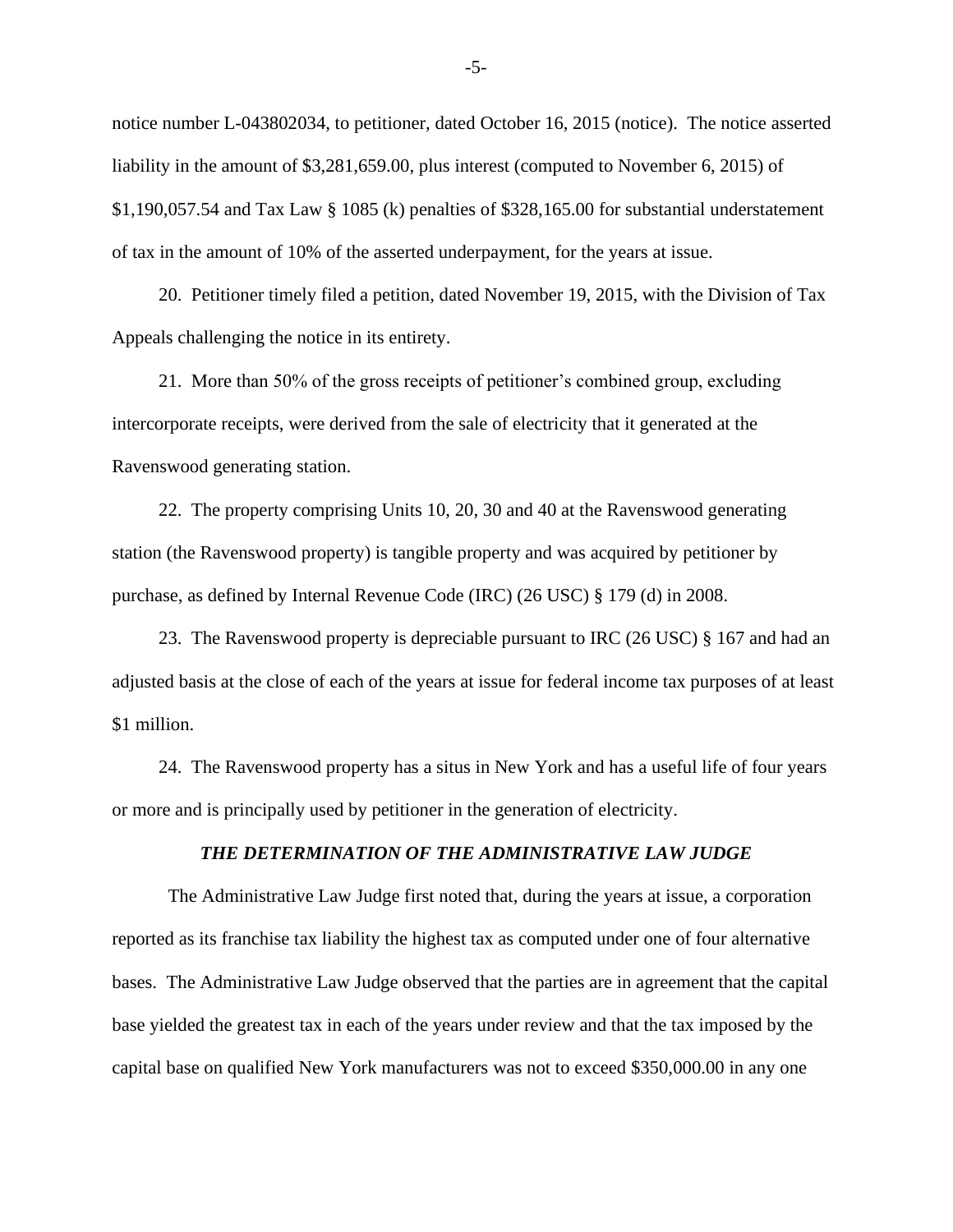year. The Administrative Law Judge observed that the primary issue involves whether petitioner met the definition of qualified New York manufacturer to take advantage of the \$350,000.00 liability cap.

The Administrative Law Judge determined that petitioner has the burden of proof to show that the Division's notice is erroneous. He found that the capital base paragraph in Tax Law former § 210 relates to the computation of tax and does not exempt or exclude any class of income or taxpayer. He, therefore, rejected the Division's argument that the statute must be construed against petitioner and that petitioner's interpretation of qualified New York manufacturer must be the only reasonable interpretation for it to succeed.

The Administrative Law Judge reviewed the legislative history and Tribunal decisions relating to the definition of manufacturer in the capital base paragraph and the terms "production of goods by manufacturing or processing" as found in the investment tax credit (ITC) subdivision of Tax Law former § 210. The Administrative Law Judge rejected the Division's argument that the production of goods by manufacturing or processing cannot include electricity and found that petitioner is a manufacturer as defined in the capital base paragraph of Tax Law former § 210.

The Administrative Law Judge next addressed the issue of whether petitioner, as a manufacturer, falls under the more restrictive definition of qualified New York manufacturer in the capital base paragraph. He rejected petitioner's argument that the capital base paragraph must be construed as not excluding electricity generators from its liability cap. The Administrative Law Judge determined that since petitioner did not identify any ambiguity in the definition of qualified New York manufacturer, its resort to rules of statutory construction was improper. The Administrative Law Judge also rejected petitioner's arguments that the legislative

-6-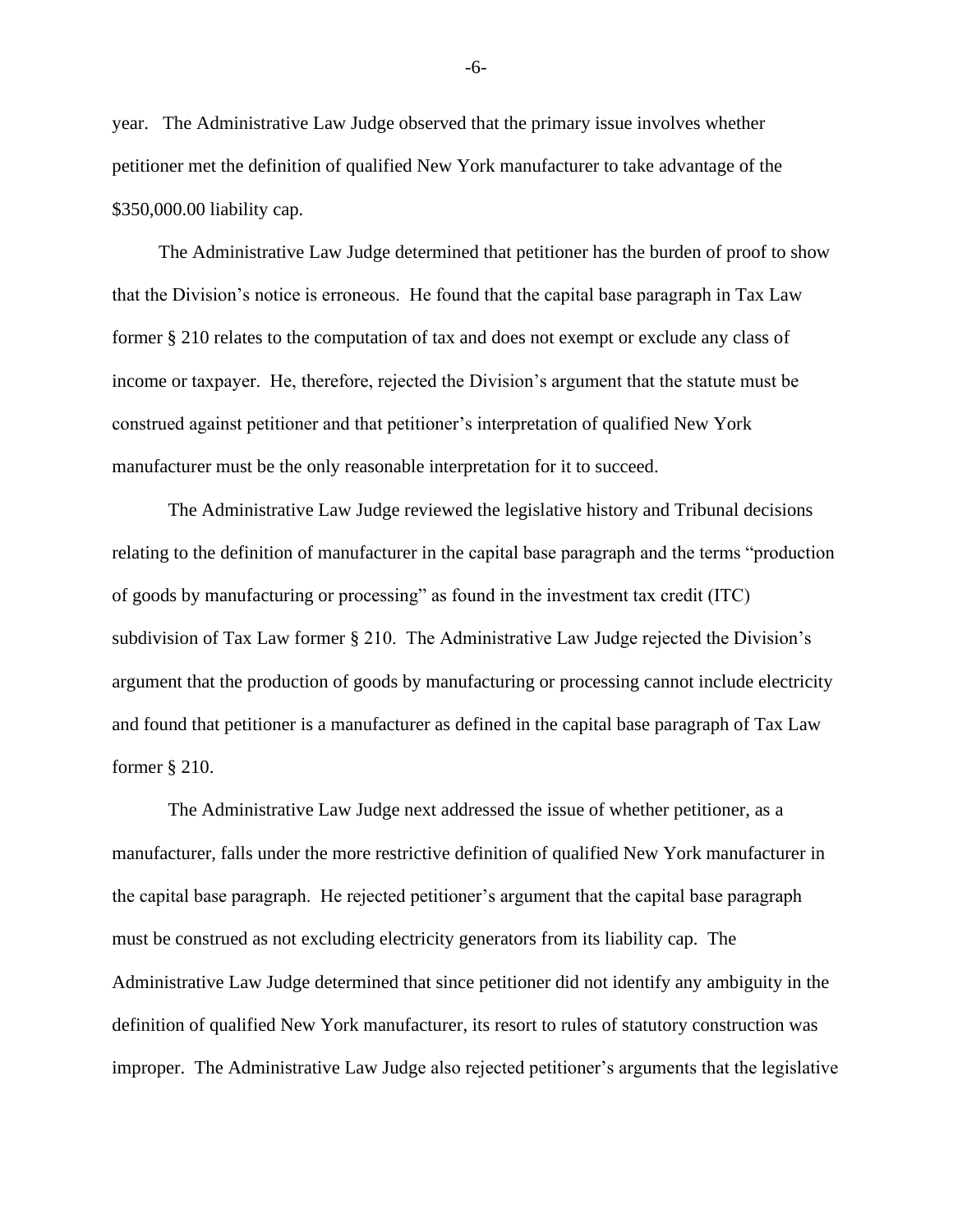history of the statute and the Division's technical memorandum and reporting instructions support its position. The Administrative Law instead agreed with the Division in finding that petitioner's property does not come within the language in the ITC subdivision. He determined, therefore, that petitioner cannot meet the definition of qualified New York manufacturer and the liability cap in the capital base paragraph does not apply to it for the years at issue.

Lastly, the Administrative Law Judge determined that petitioner has not established reasonable cause for the substantial understatement of tax or that its filing position was supported by substantial authority. He sustained the penalties for substantial understatement of tax.

### *ARGUMENTS ON EXCEPTION*

Petitioner first argues that the capital base is an imposition statute and that the Administrative Law Judge correctly rejected the Division's argument that the tax cap in the capital base amounts to a tax credit or exemption.

Petitioner next argues that the legislature enacted different definitions of the term "manufacturer" for purposes of the entire net income (ENI) base and capital base paragraphs and that a corporation that generates electricity can be a manufacturer for purposes of the capital base, while not so qualifying for purposes of the ENI base. Petitioner contends that the legislature added a specific exclusion for generators of electricity in the definition of manufacturer in the ENI base paragraph because those taxpayers were not excluded from the definition of qualified New York manufacturer by reference to clause (A) of the ITC subdivision. Petitioner asserts that to conclude otherwise would render the definition of manufacturer that excludes generators of electricity in the ENI paragraph superfluous.

Petitioner contends that the capital base paragraph definition of qualified New York manufacturer refers only to property described in clause (A) of the ITC subdivision and the ITC

-7-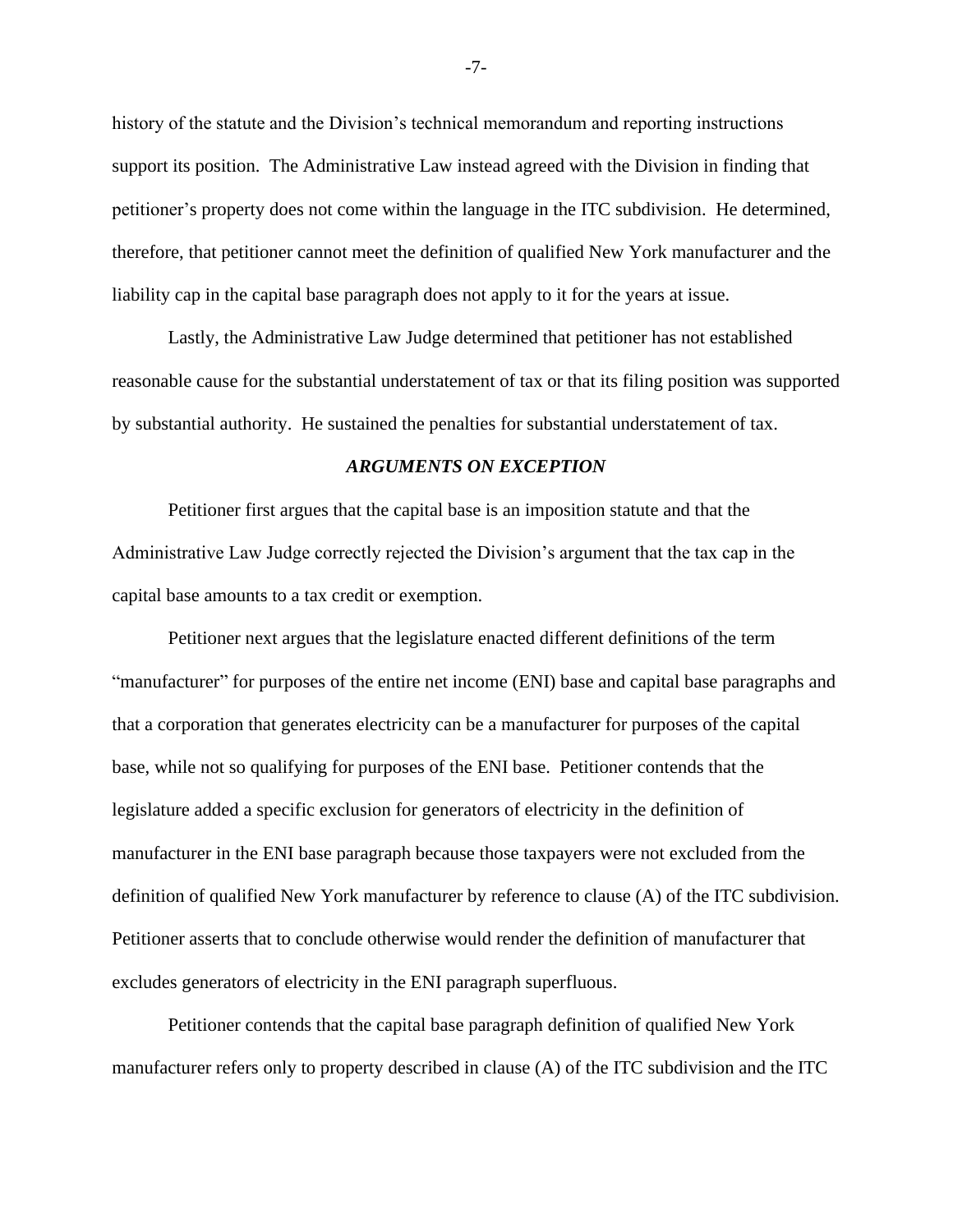limitation sentence in that subdivision applies only for purposes of determining eligibility for the ITC. Petitioner asserts that the result that the Division seeks would require a statutory amendment which, it argues, the legislature has specifically declined to adopt in state fiscal year 2008 and 2009 state budget bills. Petitioner argues that the Division's own writings, its technical memoranda and instructions to tax return forms, demonstrate that the generation of electricity is not a qualifying manufacturing activity for purposes of the ENI base, but is a qualifying manufacturing activity for purposes of the capital base.

Lastly, petitioner asserts that even if it is not a qualified New York manufacturer all penalties should be waived because any understatement of corporation franchise tax was based on substantial authority. Petitioner argues that its interpretation of the capital base paragraph is supported by the legislative history of the statute and the Division's own technical memoranda and tax return form instructions. Petitioner contends that it acted in good faith and any understatement was based on reasonable cause and an honest misunderstanding of fact or law.

The Division first argues that the \$350,000.00 tax cap in the capital base paragraph functions no differently than a tax credit or exemption because it is only available to those taxpayers that meet the statutory definition of a qualified New York manufacturer and, as such, it is the exception to the general rule for all other taxpayers subject to the tax computed on the capital base. Therefore, it argues that such an exemption from general taxation must be construed against the taxpayer, and petitioner must prove that its interpretation of the statute is the only reasonable interpretation.

Next, the Division contends that the definition of manufacturer in the capital base paragraph uses language taken from the ITC subdivision and the same meaning must apply in both places. It asserts that a taxpayer principally engaged in the generation of electricity is not a

-8-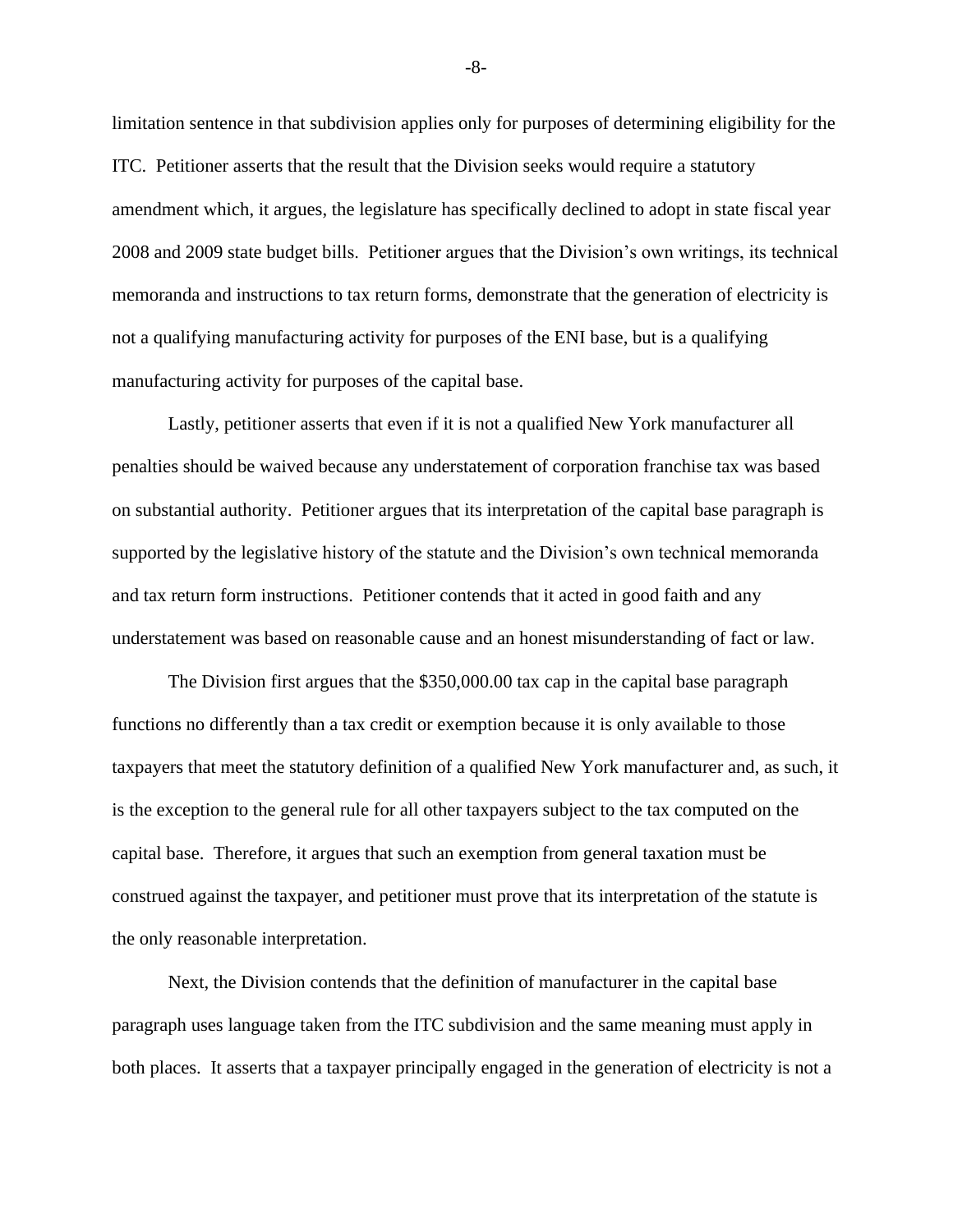manufacturer for purposes of the ITC and, therefore, cannot be a manufacturer for purposes of the tax computed on the capital base. The Division asserts that the ITC subdivision has always excluded generators of electricity, even prior to 1993 when the ITC limitation sentence was added to the statute. Therefore, with or without the ITC limitation sentence, the Division asserts that the production of goods by manufacturing or processing does not include electricity. The Division argues that its interpretation was confirmed in 2017, when the legislature provided an express exclusion for generation of electricity in the ITC statute and made legislative findings to the effect that the production of goods by manufacturing has never included the generation of electricity.

The Division further argues that, even if petitioner is deemed a manufacturer, it is not a qualified New York manufacturer because it did not have property in New York that qualifies for the ITC. The Division contends that the ITC limitation sentence applies to clause (A) and, therefore, petitioner's property does not qualify for qualified New York manufacturer status.

 In response to petitioner's argument, the Division asserts that the legislature's lack of action to add an express exclusion in the capital base paragraph for the generation of electricity does not lead to the conclusion that electricity generators can meet the requirement of a qualified New York manufacturer. It argues that legislative inaction because of its inherent ambiguity affords the most dubious foundation for drawing positive inferences and that the legislature could have found an express exclusion redundant considering the reference to the ITC subdivision, which includes the ITC limitation sentence.

Regarding penalties, the Division asserts that the substantial understatement penalties should be sustained. It argues that the fact that a taxpayer exercises good faith in taking an incorrect legal interpretation does not constitute reasonable cause and that petitioner has not

-9-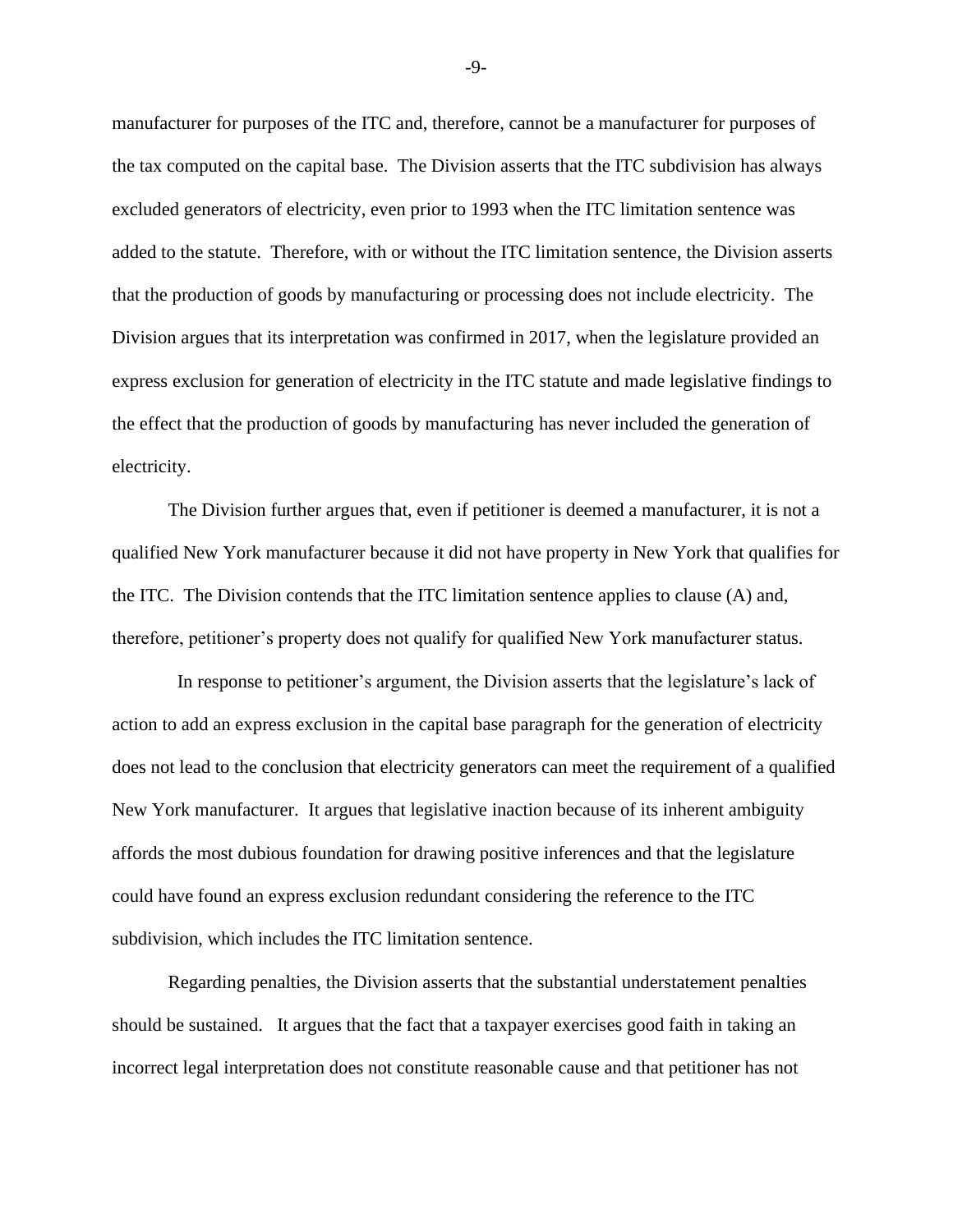proven that penalties should be abated.

#### *OPINION*

Article 9-A of the Tax Law imposes a franchise tax on every corporation doing business, employing capital, owning or leasing property, or maintaining an office in New York State (Tax Law former § 209 [1]). Corporations located or doing business within the Metropolitan Commuter Transportation District are also subject to an additional surcharge tax (Tax Law former § 209-B). During the years at issue, New York corporate taxpayers filing on a combined basis, such as petitioner, reported as their article 9-A liability the greatest amount of tax due as computed, in part, on the highest of four alternative bases (Tax Law former §§ 210 (1); 211 (4); 20 NYCRR 3-1.3). The parties agree that the capital base yielded the greatest tax of the four bases (Tax Law former  $\S 210$  [1] [b] [1]). During those years, Tax Law former  $\S 210$  (1) (b) (1) provided that the tax imposed by the capital base on qualified New York manufacturers was not to exceed \$350,000.00.

#### **Statutory Construction**

The petitioner bears the burden of proof in any case before the Division of Tax Appeals except where that burden has been specifically allocated to the Division (Tax Law § 1089 [e]). Here, there is no disagreement that petitioner has the burden to prove that the notice of deficiency issued by the Division is erroneous. The parties dispute, however, what petitioner must show for its interpretation of qualified New York manufacturer to prevail.

It is well established that "[a] statute which levies a tax is to be construed most strongly against the government and in favor of the citizen. The government takes nothing except what is given by the clear import of the words used, and a well-founded doubt as to the meaning of the act defeats the tax" (*Matter of Grace v New York State Tax Commn.*, 37 NY2d 193, 196 [1976],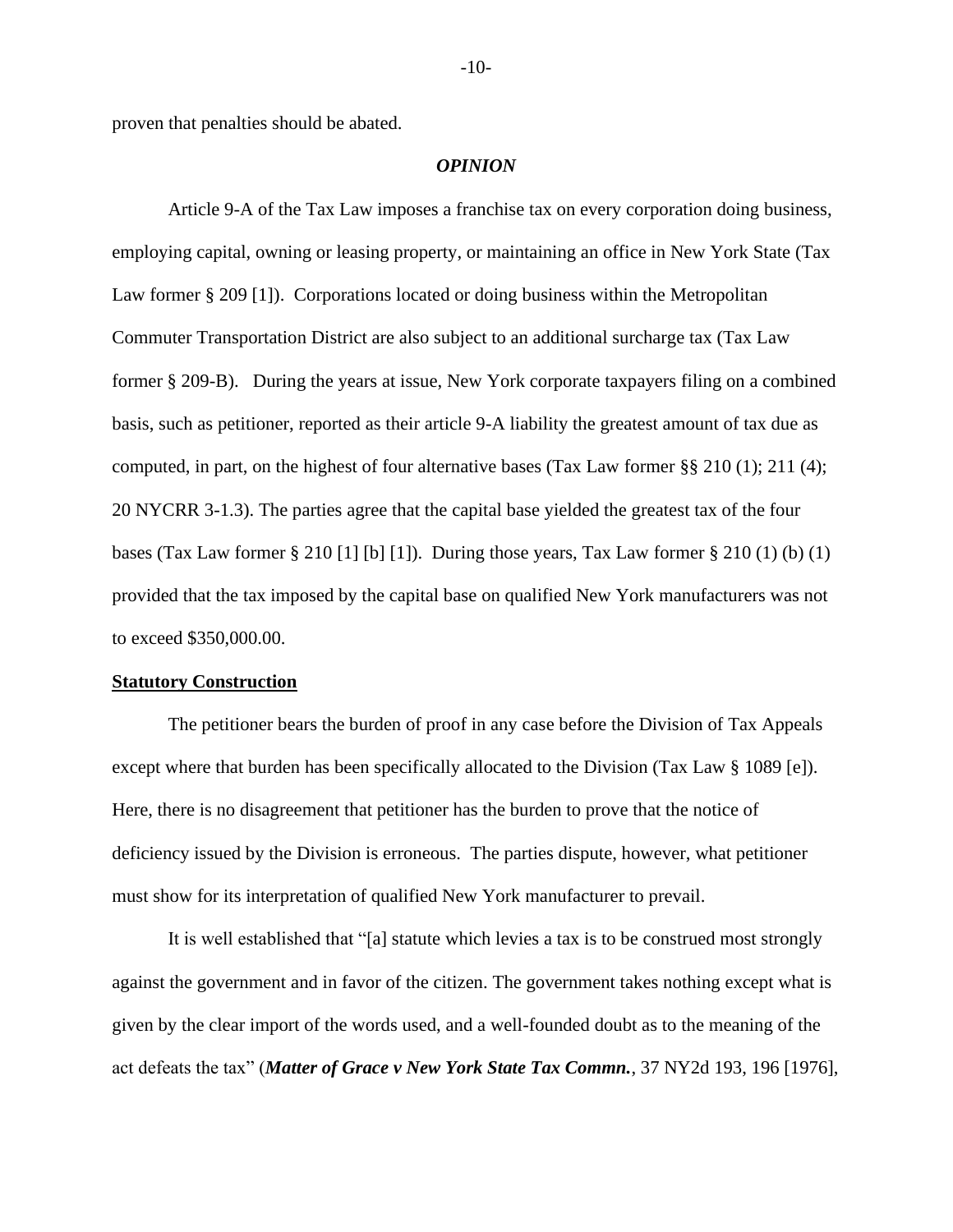*rearg denied* 37 NY2d 816 [1975], *lv denied* 338 NE2d 330 [1975], *quoting People ex rel. Mutual Trust Co. v Miller*, 177 NY 51, 57 [1903]). This principle is applicable, however, only in determining whether property, income, a transaction or event is subject to taxation (*id*). When the matter at issue "'is subject to the taxing statute,' but the question is whether taxation is negated by a statutory exclusion or exemption, 'a different rule applies'" (*Matter of Wegman's Food Mkts., Inc., v Tax Appeals Trib. of State of N.Y.*, 33 NY3d 587, 592 [2019], *quoting Grace*, 37 NY2d at 196). Statutes creating tax exemptions must be construed against the taxpayer and the taxpayer bears the burden of establishing that the requested exemption applies. The interpretation, however, should not be so narrow and literal so as to defeat the "settled purpose" of the exemption (*Grace*, 37 NY2d at 196). "To that end, it is not sufficient for the taxpayer to establish that its construction of the underlying statute is plausible; rather, the taxpayer must demonstrate that its interpretation of the statute is the only reasonable construction" (*Matter of 677 New Loudon Corp. v State of N.Y. Tax Appeals Trib***.**, 85 AD3d 1341, 1342 [3d Dept 2011], *affd* 19 NY3d 1058 [2012], *rearg denied* 20 NY3d 1024 [2013], *cert denied* 571 US 952 [2013] [internal quotation marks and citations omitted]).

The Division argues that the liability cap applicable to qualified New York manufacturers in Tax Law former § 210 (1) (b) ("capital base paragraph") is a tax exemption because it reduces the tax liability of a certain class of taxpayers similar to a credit. It contends, therefore, that petitioner must show a clear cut entitlement to the statutory benefit and that its interpretation of the term qualified New York manufacturer must be the only reasonable interpretation, citing *Matter of Golub Serv. Sta. v Tax Appeals Tribunal of State of N.Y.*, 181 AD2d 216, 219 (3d Dept 1992) and *Matter of Brooklyn Navy Yard Cogeneration Partners, L.P. v Tax Appeals Trib. of State of N.Y.*, 46 AD3d 1247, 1248 (3d Dept 2007), *lv denied* 10 NY3d 706 (2008).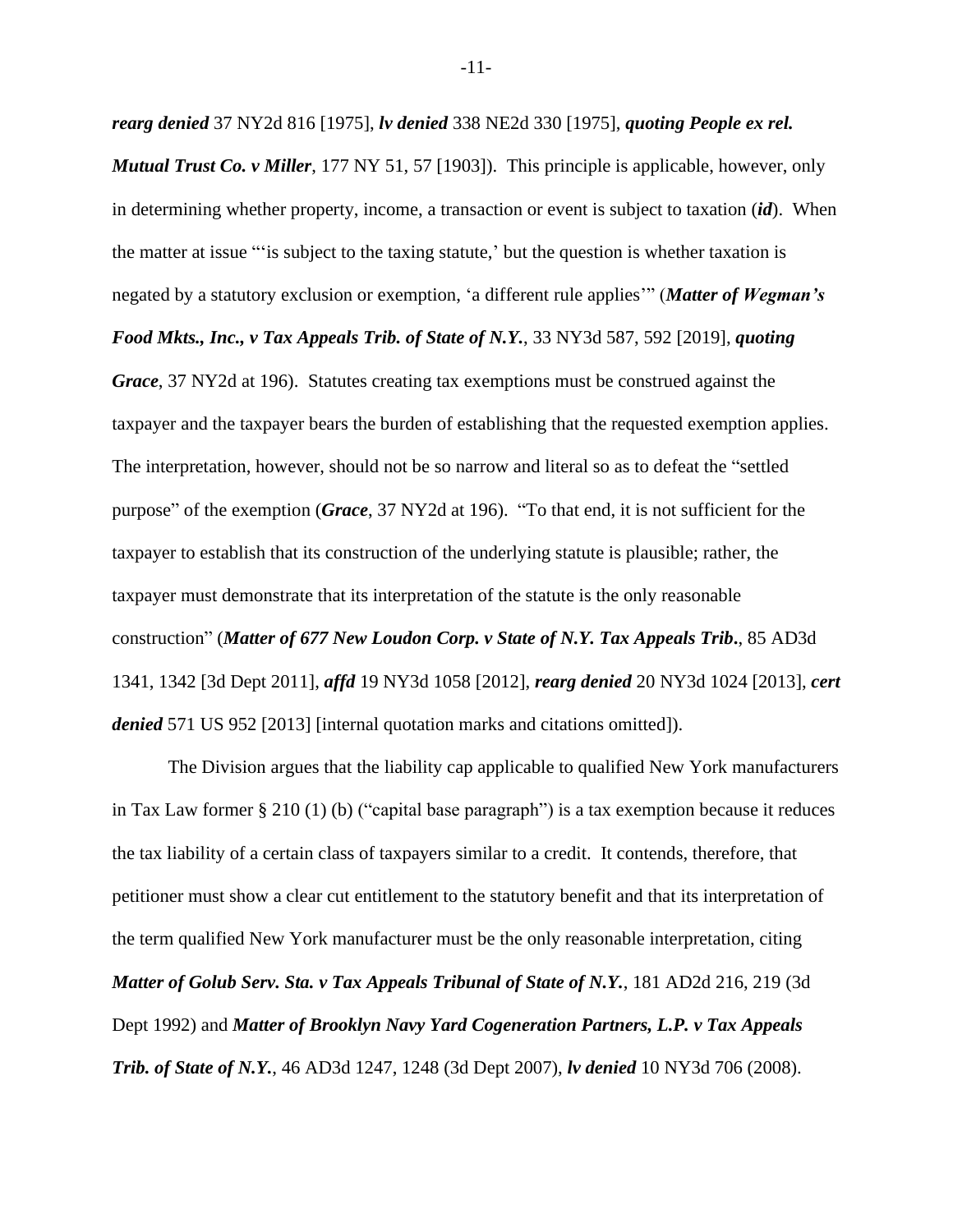Petitioner contends that the capital base paragraph imposes a tax on a taxpayer's

apportioned capital at a set rate. It asserts that the statute does not exempt any particular class of income or taxpayer; and that it does not provide a deduction from income, nor exempt income from taxation. It argues that the plain language of the statute establishes that the capital base paragraph is an imposition statute, not an exemption statute. As such, petitioner contends that it must be construed most strongly against the Division.

To resolve this threshold issue, we observe, first, that Tax Law former § 209 imposes

the franchise tax on corporations and provides in relevant part:

"For the privilege of exercising its corporate franchise, or of doing business . . . every domestic or foreign corporation . . . shall annually pay a franchise tax . . . ." That franchise tax is imposed ". . . upon the basis of its entire net income base, or upon such other basis as may be applicable as hereinafter provided . . . ."

Next, we note that Tax Law former § 210 (1) (b) (1) prescribes the rate at which tax shall

be computed for each dollar of the taxpayer's total business and investment capital (capital base)

and provides that the amount prescribed by that paragraph shall not exceed \$350,000.00 for

qualified New York manufacturers:

(b) Capital base. (1) The amount prescribed by this paragraph for taxable years beginning before January first, two thousand eight shall be computed at .178 percent for each dollar of the taxpayer's total business and investment capital, or the portion thereof allocated within the state as hereinafter provided. For taxable years beginning on or after January first, two thousand eight, the amount prescribed by this paragraph shall be computed at .15 percent for each dollar of the taxpayer's total business and investment capital, or the portion thereof allocated within the state as hereinafter provided. However, in the case of a cooperative housing corporation as defined in the internal revenue code, the applicable rate shall be .04 percent. In no event shall the amount prescribed by this paragraph exceed three hundred fifty thousand dollars for qualified New York manufacturers and for all other taxpayers ten million dollars for taxable years beginning on or after January first, two thousand eight but before January first, two thousand eleven and one million dollars for taxable years beginning on or after January first, two thousand eleven.

To be sure, the two sections of law must be read together for they refer to, and rely on,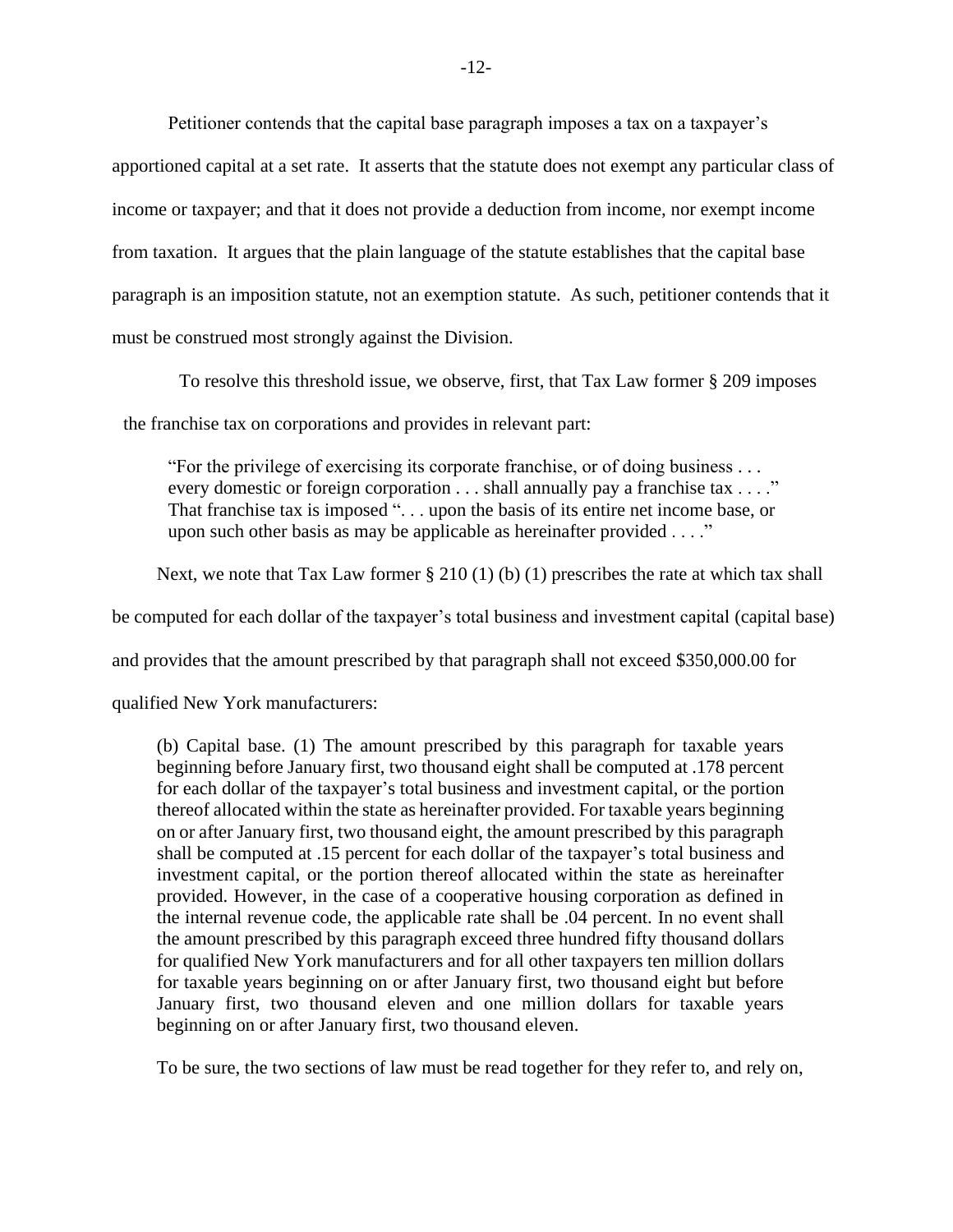each other within the overall corporation franchise tax scheme. As relevant here, Tax Law former § 209 imposes a franchise tax upon petitioner's capital base as described in the first two sentences of Tax Law former  $\S 210 (1) (b) (1)$ . Thus, those provisions provide for the imposition of the franchise tax. The question in this case is whether the last sentence of Tax Law former § 210 (1) (b) (1), while clearly contained within the statutory imposition scheme, is nonetheless an exemption, exclusion or deduction that operates "to negate the taxpayer's obligation to pay the otherwise applicable tax" (*Matter of Wegman's Food Mkts., Inc. v Tax Appeals Trib. of State of N.Y.*, 33 NY3d at 593).

The \$350,000.00 tax cap to which petitioner claims entitlement is functionally distinct from an exclusion, exemption, deduction or credit as those terms are typically used in tax statutes. It is not an exemption, which would serve to make all, or a portion of, a taxpayer's income or property not taxable. The tax cap is not a deduction, which is a "species" of exemption, and which would provide a fixed amount or percentage that a taxpayer may subtract to arrive at taxable income (*Grace*, 37 NY2d at 197). Nor is it a credit, another "species" of exemption, which would be applied to reduce tax otherwise due (*Golub*, 181 AD2d at 219). Finally, the tax cap does not exclude property or income from tax but imposes a limit on the amount of tax that is imposed on all taxpayers, \$350,000.00 for qualified New York manufacturers and either \$10 million or \$1 million for all other taxpayers, depending on the reporting period. Thus, the tax cap does not "negate the taxpayer's obligation to pay the otherwise applicable tax," but merely defines the applicable tax that is imposed (*id.*).

Pursuant to the foregoing discussion, we conclude that Tax Law former §§ 209 and 210 (1) (b) (1) together impose franchise tax on the basis of a taxpayer's capital base. Accordingly, these statutes, including the tax cap provision, are properly "construed most strongly against the

-13-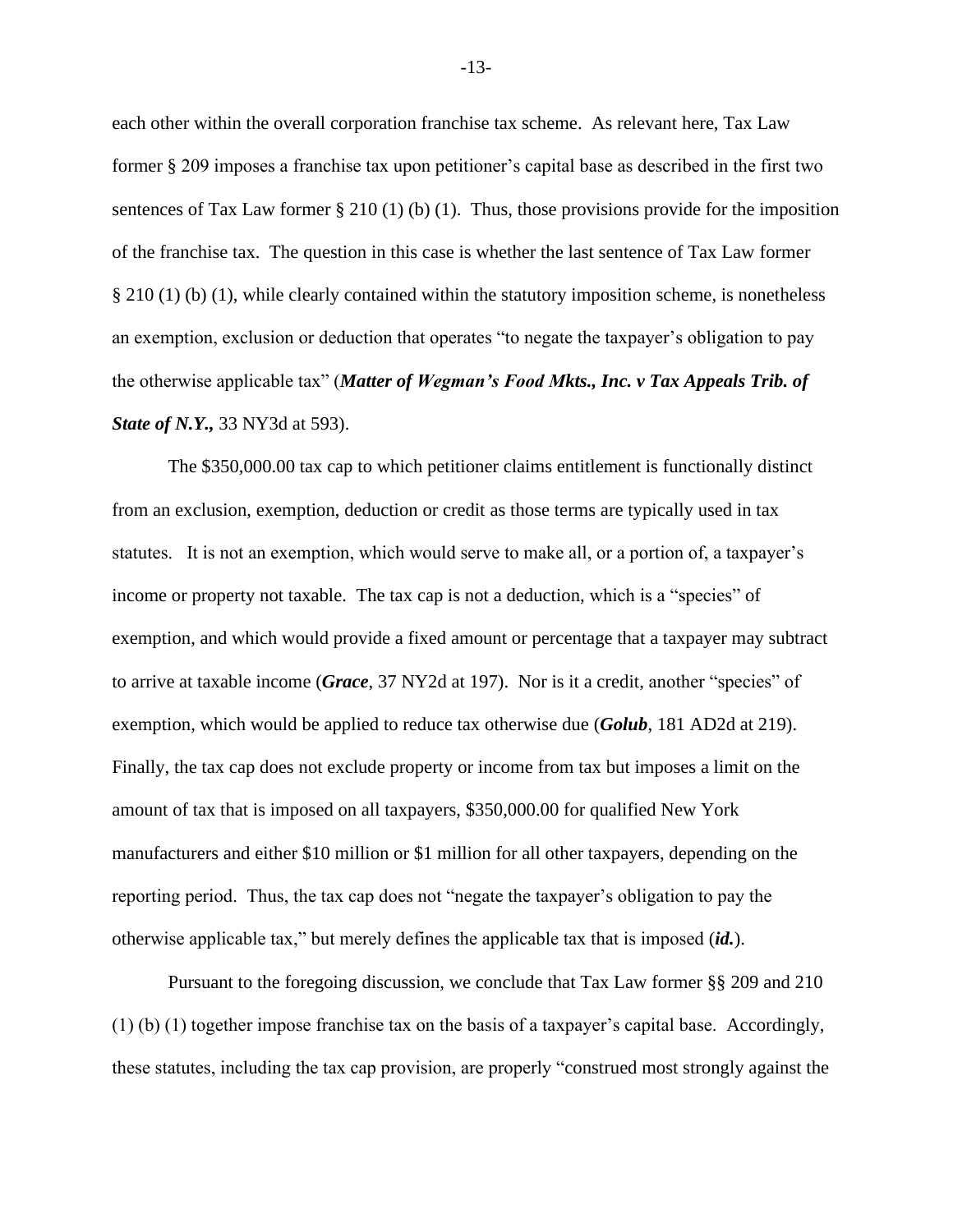government and in favor of the citizen" (*Grace* 37 NY2d at 196).

# **Manufacturer**

To qualify for the tax cap, petitioner must meet the three discreet requirements of Tax Law former § 210 (1) (b) (2): (1) it must be a manufacturer; (2) it must have property in New York that is described in Tax Law former  $\S 210 (12) (b) (i) (A)$ ; and (3) either (i) the adjusted basis of that property for federal income tax purposes at the close of the taxable year is at least \$1 million or (ii) all of its real and personal property must be located in New York (Tax Law former § 210 [1] [b] [2]). The parties agree that petitioner's Ravenswood property, which is in New York, had an adjusted basis of at least \$1 million for federal income tax purposes at the close of each of the years at issue (*see* finding of fact 23).

Tax Law former § 210 (1) (b) (2) defines manufacturer as:

"a taxpayer which during the taxable year is principally engaged in the *production of goods by manufacturing, processing,* assembling, refining, mining, extracting, farming, agriculture, horticulture, floriculture, viticulture or commercial fishing. Moreover, for purposes of computing the capital base in a combined report, the combined group shall be considered a 'manufacturer' for purposes of this subparagraph only if the combined group during the taxable year is principally engaged in the activities set forth in this subparagraph, or any combination thereof. A taxpayer or a combined group shall be 'principally engaged' in activities described above if, during the taxable year, more than fifty percent of the gross receipts of the taxpayer or combined group, respectively, are derived from receipts from the sale of goods produced by such activities. In computing a combined group's gross receipts, intercorporate receipts shall be eliminated." (emphasis added).

The parties agree that more than 50% of the gross receipts of petitioner's combined group, excluding intercorporate receipts, were derived from the sale of electricity that it generated at the Ravenswood generating station (*see* finding of fact 21). Hence, in determining whether petitioner is a manufacturer, the question is whether the generation of electricity is an activity that qualifies as the "production of goods by manufacturing [or] processing" (Tax Law former §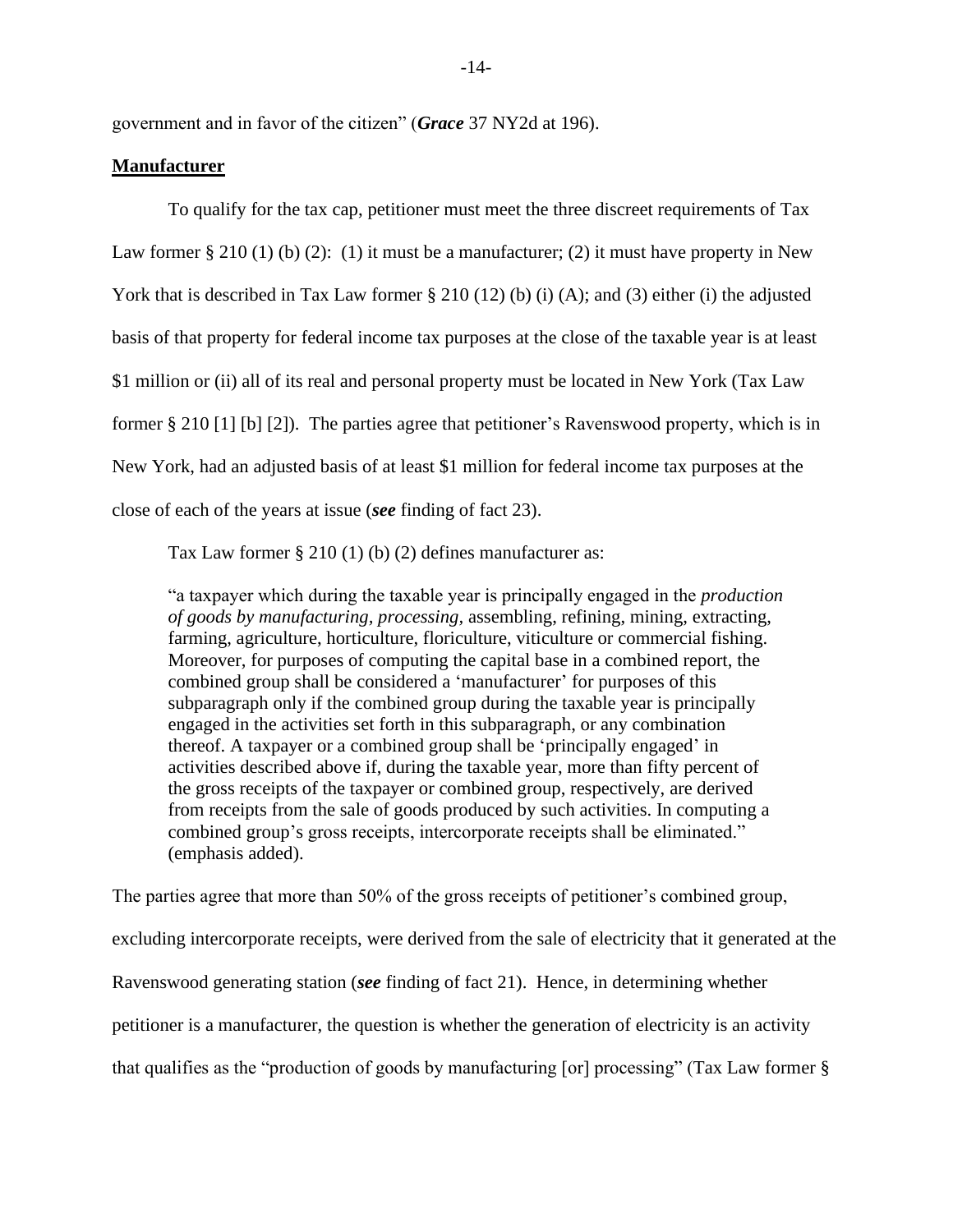210 [1] [b] [2]).

The definition of manufacturer originated in chapter 61 of the Laws of 2005, which amended Tax Law former § 210 (1) (b) (1) to limit the \$350,000.00 tax cap in the capital base to "manufacturers" and defined that term in Tax Law former § 210 (1) (b) (2) (L 2005, ch 61, Part M, § 1). The Division contends that, in defining manufacturer, the legislature used the same language as that found in Tax Law former § 210 (12) (b) (i) (ITC subdivision). The language of the ITC subdivision provides in relevant part:

"A credit shall be allowed under this subdivision with respect to tangible personal property and other tangible property, including buildings and structural components of buildings, which are: depreciable pursuant to section one hundred sixty-seven of the internal revenue code, have a useful life of four years or more, are acquired by purchase as defined in section one hundred seventy-nine (d) of the internal revenue code, have a situs in this state and are *(A) principally used by the taxpayer in the production of goods by manufacturing, processing, assembling, refining, mining, extracting, farming, agriculture, horticulture, floriculture, viticulture or commercial fishing, . . . . For purposes of this subdivision, the term 'goods' shall not include electricity*" (Tax Law former § 210 [12] [b] [i] [emphasis added]).

As used in Tax Law former § 210 (12) (b) (i) above, "goods" constitute "tangible

movable personal property having intrinsic value" (*Matter of Leisure Vue v Commissioner of* 

*Taxation & Fin*., 172 AD2d 872, 873 [3d Dept 1991]), which includes items that are "capable of

being owned, bought and sold" (*Matter of Clark*, Tax Appeals Tribunal, September 14, 1992).

In *Matter of Clark* and in *Matter of BT Capital Corp.* (Tax Appeals Tribunal, October 1, 1992),

this Tribunal found that the equipment in a hydroelectric plant qualified for the manufacturing

ITC because all components in the process were involved in producing electricity, which, given

the statutory language at the time, was deemed a good. In response to these Tribunal decisions,

the legislature amended Tax Law former § 210 (12) (b) (i) to exclude property used in the

production of electricity from eligibility for the manufacturing ITC (*see Matter of Constellation*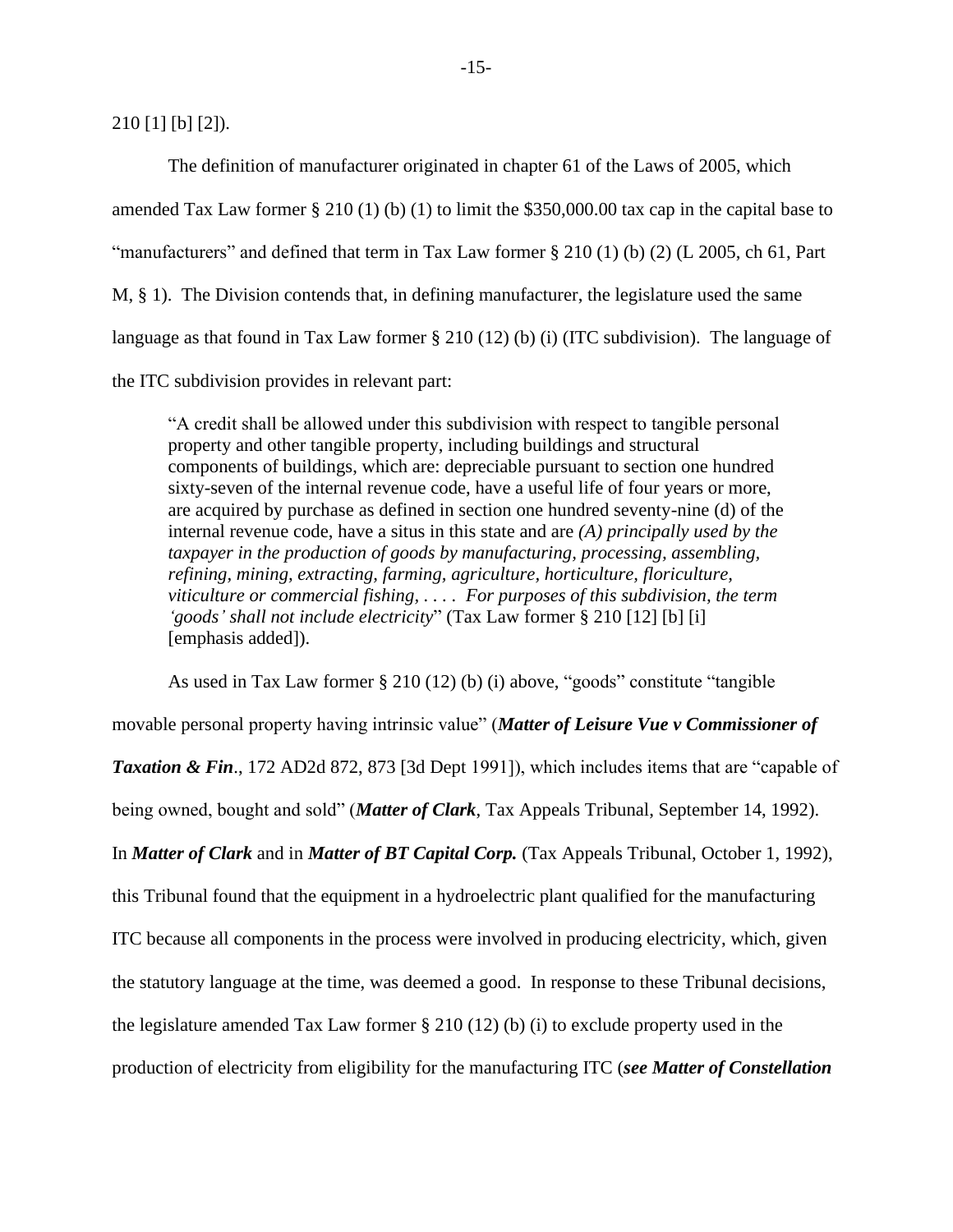*Nuclear Power Plants, LLC*, Tax Appeals Tribunal, June 18, 2014 [footnote 7, p 35] *confirmed sub nom* 131 AD3d 185 [2015], *appeal dismissed* 26 NY3d 996 [2015]). Specifically, in 1993, the legislature added the ITC limitation sentence, "[F]or purposes of this subdivision, the term "goods" shall not include electricity," to Tax Law former § 210 (12) (b) (i) (L 1993, ch 57, §§ 126, 127).

In determining whether petitioner is a manufacturer under Tax Law former § 210 (1) (b) (2), we are guided by the fundamental rule of statutory construction, which is to effectuate the intent of the legislature (*Matter of 1605 Book Ctr. v Tax Appeals Trib. of State of N.Y.*, 83 NY2d 240, 244 [1994] *cert denied* 513 US 811 [1994]). "[W]hen the language of a tax statute is unambiguous, it should be construed so as to give effect to the plain meaning of the words used (citation omitted)" (*New York State Assn. of Counties v Axelrod*, 213 AD2d 18, 24 [3d Dept 1995], *lv dismissed* 87 NY2d 918 [1996]). Every word must, if possible, be given meaning (*Sanders v Winship*, 57 NY2d 391, 396 [1982]). This is because "[t]he statutory text is the clearest indicator of legislative intent" (*Matter of DaimlerChrysler Corp. v Spitzer*, 7 NY3d 653, 660 [2006]).

The definition of manufacturer does not explicitly exclude or except electricity or the generation of electricity. Furthermore, as the Administrative Law Judge observed, in the absence of contrary intent, the legislature is presumed to be aware of judicial decisions when crafting legislation (*see Conesco Indus. v St. Paul Fire & Mar. Ins. Co*., 184 AD2d 956 [3d Dept 1992], *lv denied* 85 NY2d 809 [1995], citing McKinney's Cons Laws of NY, Book 1, Statutes § 191). When adding the definition of manufacturer to the capital base paragraph in 2005 (L 2005, ch 61, Part M, § 1), the legislature chose to use language that the Tribunal had interpreted to include the generation of electricity, without including an exclusion or exception for the generation of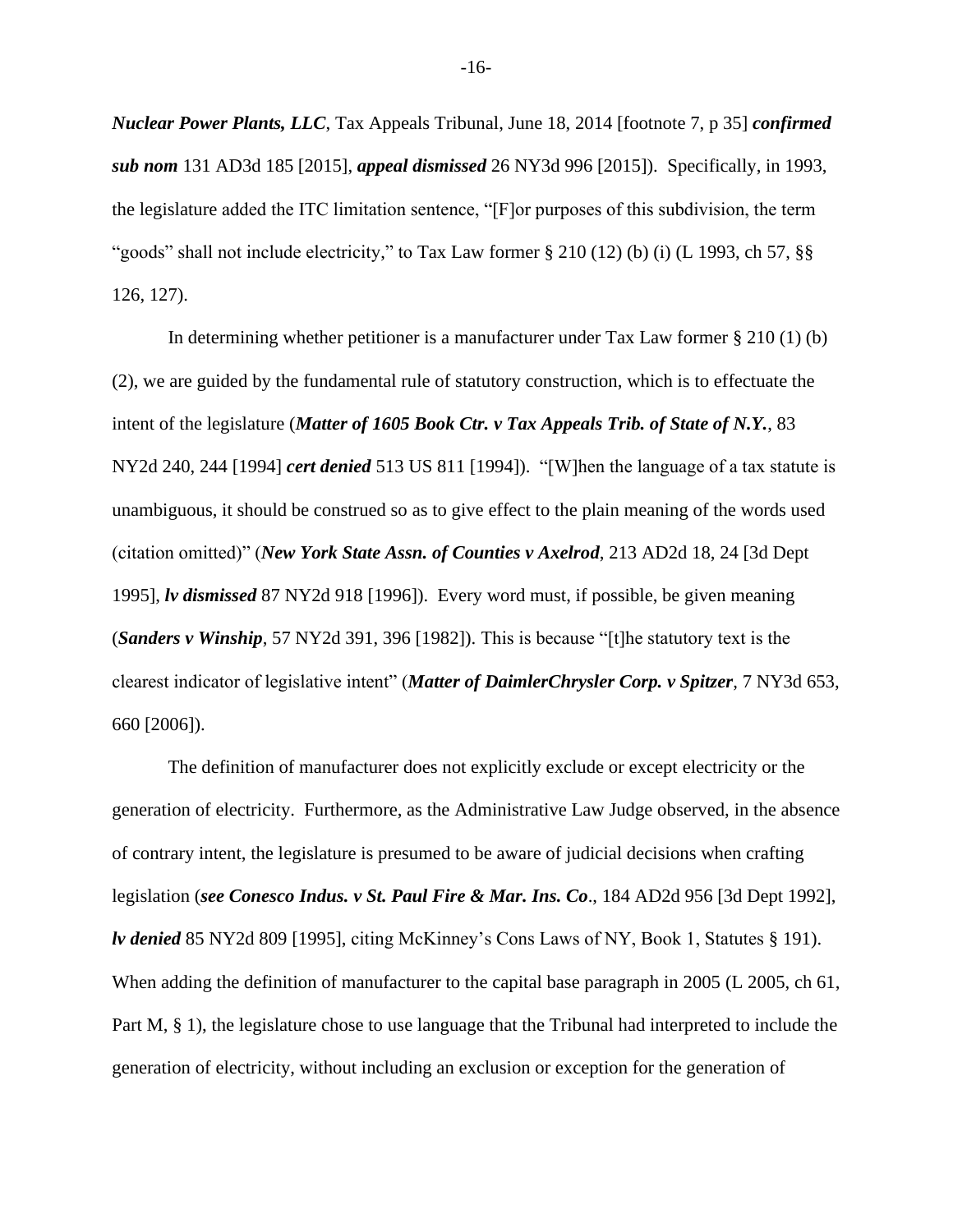electricity. While it is clear that the term "goods" shall not include electricity for purposes of determining the eligibility of property for the ITC, the legislature did not make any clear or unambiguous corresponding changes to the capital base paragraph of Tax Law former § 210. The "failure of the legislature to include a matter within the scope of an act may be construed as an indication that its exclusion was intended" (McKinney's Cons Laws of NY, Book 1, Statutes § 74). Based on the foregoing, we agree with the determination of the Administrative Law Judge that the clear and unambiguous language of the capital base paragraph leads to the conclusion that petitioner is a manufacturer. To conclude otherwise would require us to impermissibly extend the ITC limitation sentence by implication to the definition of manufacturer in the capital base paragraph (*see* McKinney's Cons Laws of NY, Book 1, Statutes § 94).

In reaching this conclusion, we necessarily reject the Division's contention that, with or without the ITC limitation sentence, the production of goods by manufacturing or processing has never included electricity. It points to a 1988 advisory opinion (*Newport Hydro Associates*  $[TSB-A-88 (5)(I)]$  and legislation adopted in 2017 wherein it asserts that the legislature confirmed that the generation of electricity never has been an ITC eligible activity (*see* L 2017, ch 59, Part P, § 1). The decisions of the Tribunal in *Matter of Clark* and *Matter of BT Capital Corp.* were final, irrevocable and precedential (Tax Law § 2016). While the legislature subsequently overrode those decisions by adding the ITC limitation sentence, our interpretation nonetheless became part of that provision prior to the amendment (McKinney's Cons Laws of NY, Book 1, Statutes § 72). Furthermore, the advisory opinion and 2017 legislation cited by the Division relate, specifically, to determining qualification for the  $ITC<sup>2</sup>$ .

-17-

<sup>&</sup>lt;sup>2</sup> Part P, Section 1 of Chapter 59 of the Laws of 2017 provides: "Section 1. Legislative findings. The legislature finds and declares that this act does not alter the meaning of the statutes amended herein; instead, it is the intent of the legislature to confirm the long-standing position of the department of taxation and finance interpreting these statutes, as well as relevant prior statutes, as not allowing the investment tax credit where tangible personal property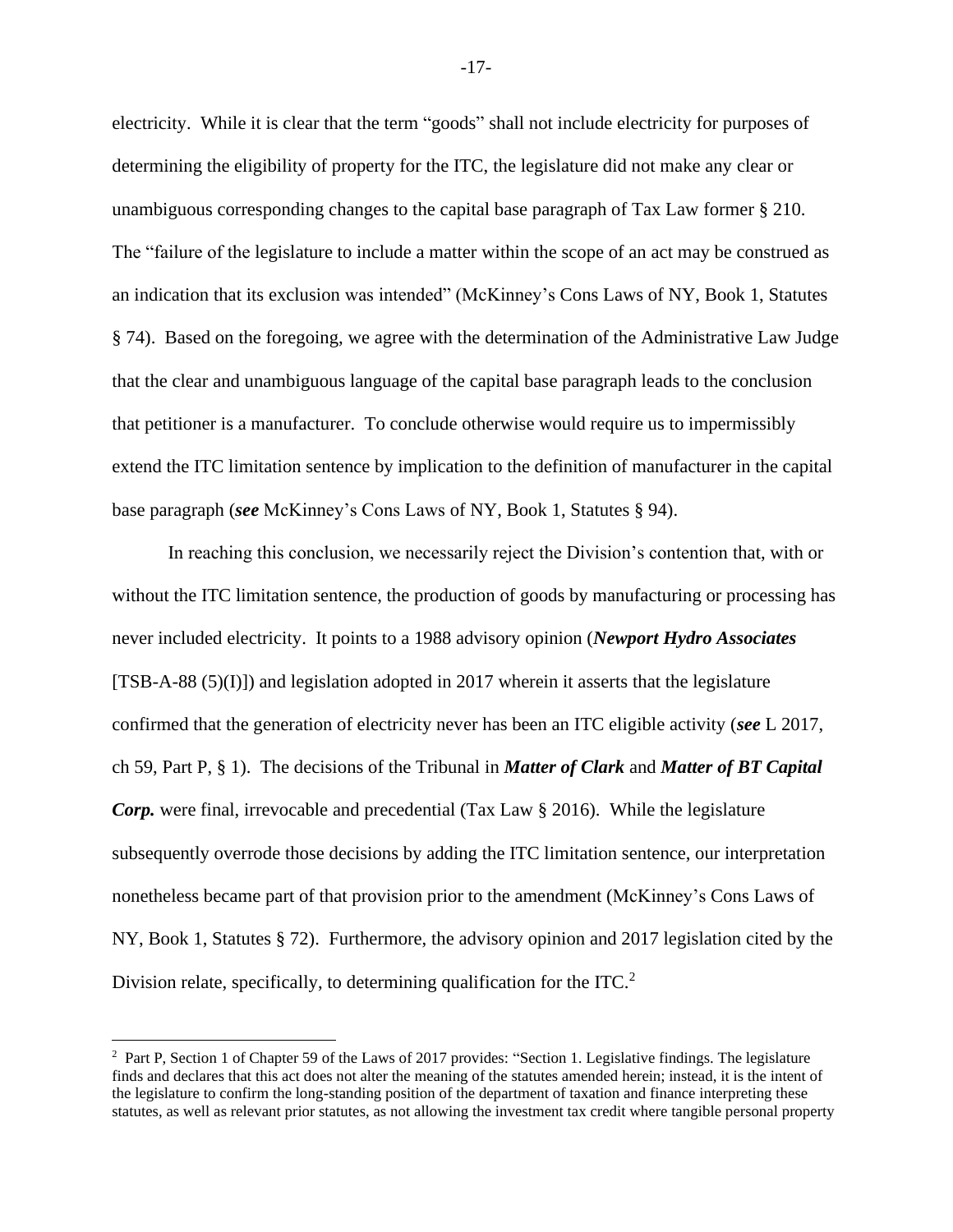We find additional support for our conclusion that petitioner is a manufacturer for purposes of the capital base tax cap by comparing that provision with the ENI tax cap provision in Tax Law former  $\S 210(1)(a)(vi)$ . Both provisions deal with the same subject matter (franchise tax caps for qualified New York manufacturers) and are therefore in pari materia (*Matter of Piccolo v New York State Tax Appeals Trib.*, 108 AD3d 107, 110 [3d Dept 2013]). Hence, they should be construed together and applied consistently (*id.*). Accordingly, the express exclusion of electricity generators from the definition of manufacturer under the ENI tax cap and the absence of similar language under the capital base tax cap indicates a legislative intent to exclude such electricity generators from the benefit of the ENI cap but not from the capital base cap.

#### **Qualified New York Manufacturer**

As we have determined that petitioner is a manufacturer, we turn to the meaning of qualified New York manufacturer as that term is used in Tax Law former  $\S 210 (1) (b) (2)$ . "[T]he construction given statutes and regulations by the agency responsible for their administration, if not irrational or unreasonable, should be upheld" (*Matter of Astoria Gas Turbine Power, LLC v Tax Commn. of City of N.Y.* 14 AD3d 553, 556 [2d Dept 2005], *affd* 7 NY3d 451 [2006], quoting *Matter of Howard v Wyman*, 28 NY2d 434, 438 [1971]). Where, however, "the question is one of pure statutory reading and analysis, dependent only on accurate apprehension of legislative intent, there is little basis to rely on any special competence or expertise of the administrative agency" (*Matter of Level 3 Communications, LLC v Erie County*, 174 AD3d 1497, 1500 [4th Dept 2019], *rearg denied* 177 AD3d 1346 [4th Dept 2019],

-18-

and other tangible property is principally used by the taxpayer in the production or distribution of electricity or steam, the delivery of natural gas after extraction from wells and the production and delivery of water through pipes and mains" (L 2017 Ch 59, Part P § 1).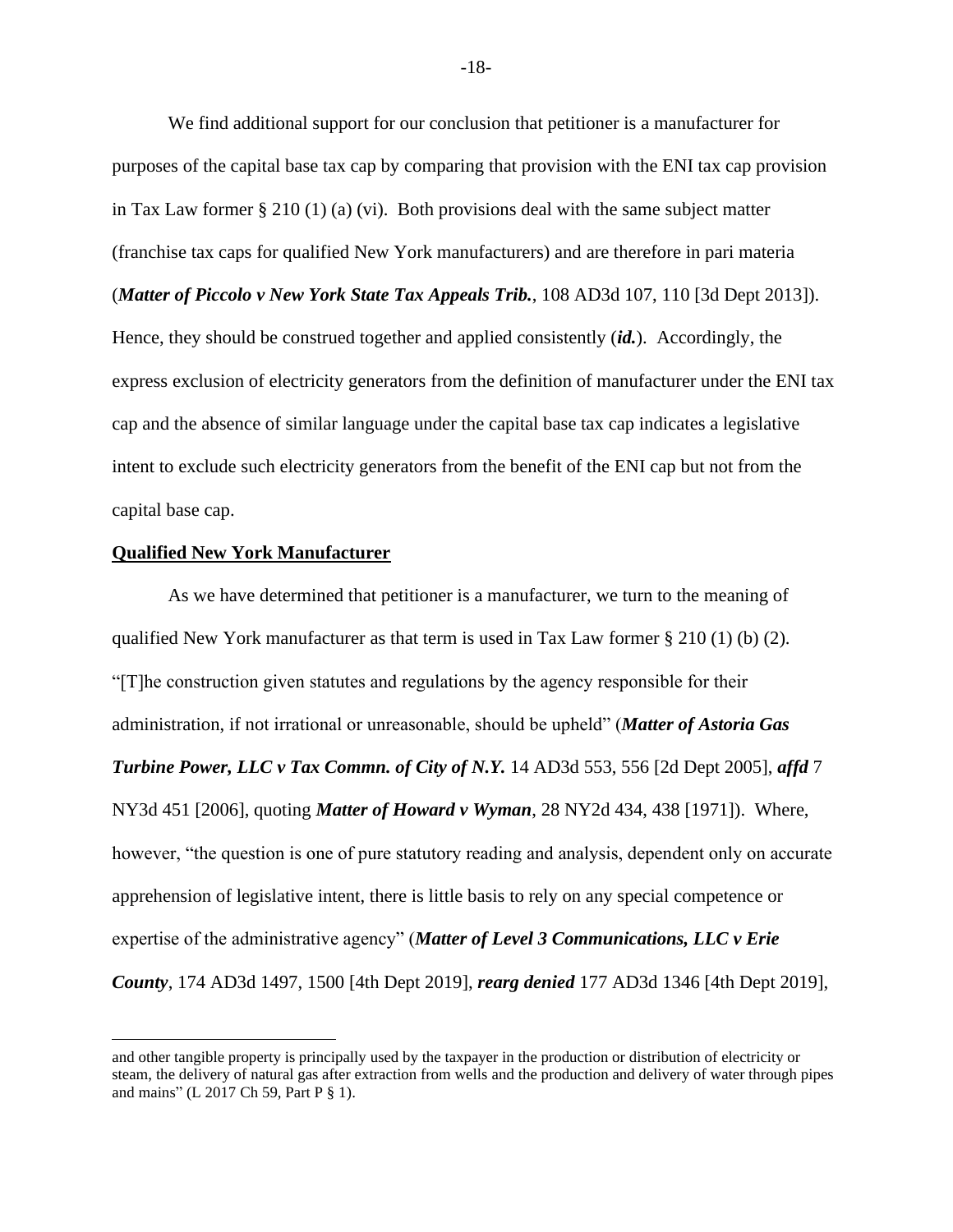quoting *Lorillard Tobacco Co. v Roth*, 99 NY2d 316, 322 [2003]). Here, we conclude that the question of whether petitioner falls under the definition of qualified New York manufacturer in Tax Law former § 210 (1) (b) (2) is one of pure statutory interpretation and, therefore, agency deference is not warranted (*id*).

Tax Law former § 210 (1) (b) (2) defines qualified New York manufacturer as:

"a manufacturer that has property in New York that is described in clause (A) of subparagraph (i) of paragraph (b) of subdivision twelve of this section and either (i) the adjusted basis of that property for federal income tax purposes at the close of the taxable year is at least one million dollars or (ii) all of its real and personal property is located in New York."

Thus, the remaining question is whether petitioner "has property in New York that is described in" Tax Law former § 210 (12) (b) (i) (A). Petitioner argues that its property is so described in clause (A) of the ITC subdivision. It asserts that the ITC limitation sentence applies only for purposes of determining eligibility for the ITC, for which petitioner has not applied. The Division argues that the ITC limitation sentence applies to clause (A) under any circumstances. This question narrows to the following: does the phrase "[F]or purposes of this subdivision" mean that the ITC limitation sentence only applies when determining eligibility for the ITC? Alternatively, was it the intention of the legislature to exclude electric generators from the definition of qualified New York manufacturers by referring to the description of property in clause (A) of the ITC subdivision?

Contrary to the Administrative Law Judge's determination, we do not find the language in Tax Law former § 210 (12) (b) (i) clear and unambiguous. Where the statutory language is uncertain, other methods of determining the legislature's intent may be employed (*see* McKinney's Cons Laws of NY, Book 1, Statutes §§ 76, 92; *Matter of Guardian Life Ins. Co. of Am. v Chapman*, 302 NY 226 [1951]; *Matter of American Communications Tech. v State of*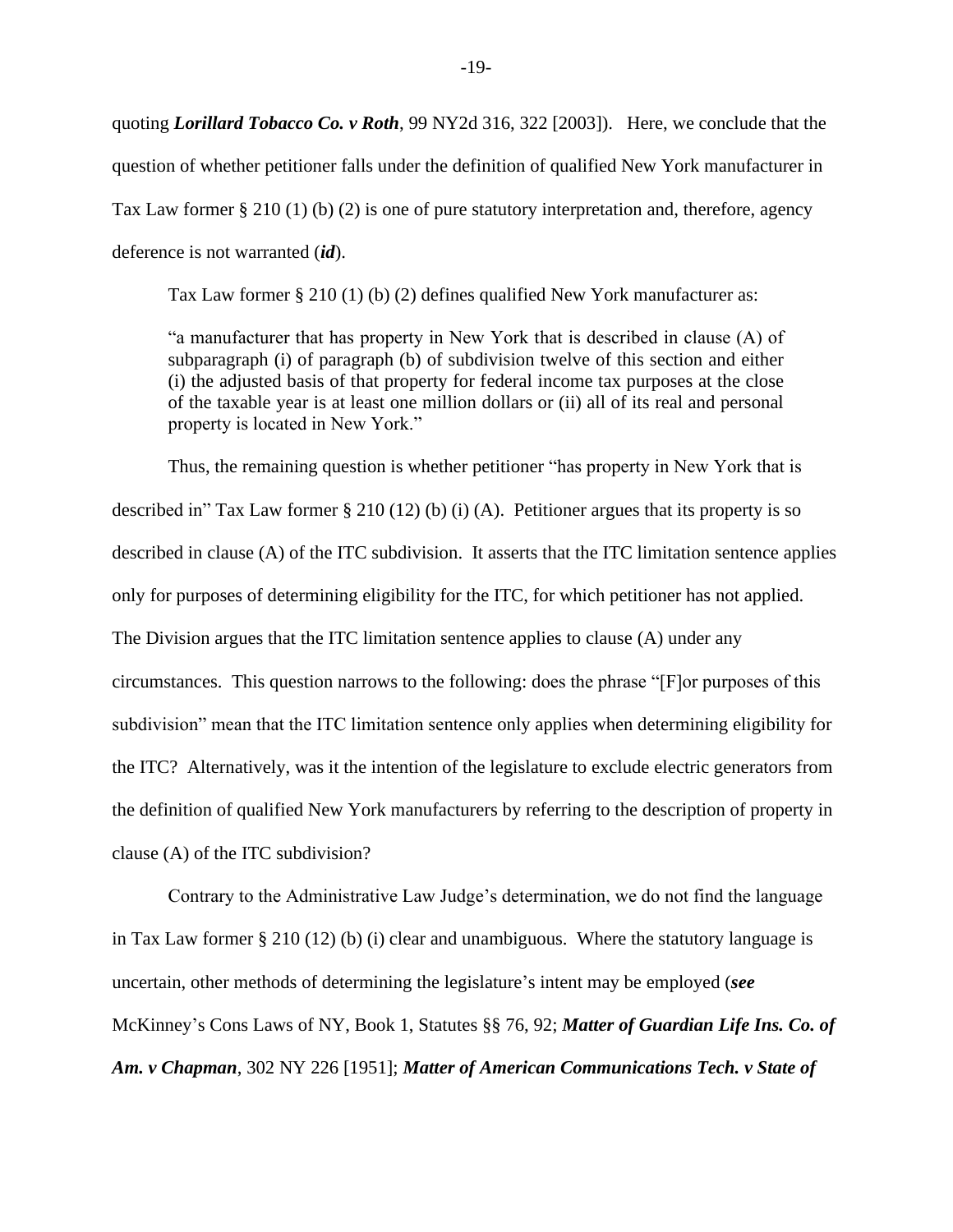*N.Y. Tax Appeals Trib.* 185 AD2d 79 [3d Dept 1993], *lv granted* 82 NY2d 653 [1993], *affd* 83 NY2d 773 [1994]). Such other methods include a review of the statute's legislative history (*see Roberts v Tishman Speyer Props., L.P.,* 13 NY3d 270, 286 [2009]). Ultimately, proper statutory construction focuses on "the precise language of the enactment in an effort to give a correct, fair and practical construction that properly accords with the discernable intention and expression of the Legislature [citation omitted]" (*Matter of 1605 Book Ctr. v Tax Appeals Trib. of State of N.Y.* 83 NY2d at 244). Additionally, inquiry should be made into the spirit and purpose of the legislation, which requires examination of the statutory context of the provision (*see Nostrom v A.W. Chesterton Co.*, 15 NY3d 502, 507 [2010]).

The legislative history of the ITC limitation sentence demonstrates that it was enacted to exclude property used in the generation of electricity from eligibility for the manufacturing ITC (Mem in Support, Bill Jacket, L 1993, ch 57, at 25-26). Nothing in the statutory language or the legislative history suggests that the legislature intended the limitation sentence to apply to subjects other than the eligibility for the ITC. To the contrary, the legislative history suggests that enactment of the statutory language was necessary solely to "correct" the law after the issuance of the two Tribunal decisions noted above by clarifying that property used in the generation of electricity is not eligible for the ITC (*id.*).

In adopting the ITC limitation sentence, the legislature clearly limited the force of the language to the ITC subdivision itself. The words "for the purposes of this subdivision" are clear and an ordinary person reading the statute would conclude that that phrase refers to the term "goods" in the context of determining eligibility for the ITC (*see* McKinney's Cons Laws of NY, Book 1, Statutes § 313 [tax laws should be interpreted as the ordinary person would interpret them]). Further, the ITC limitation sentence is an exception within Tax Law former § 210 (12)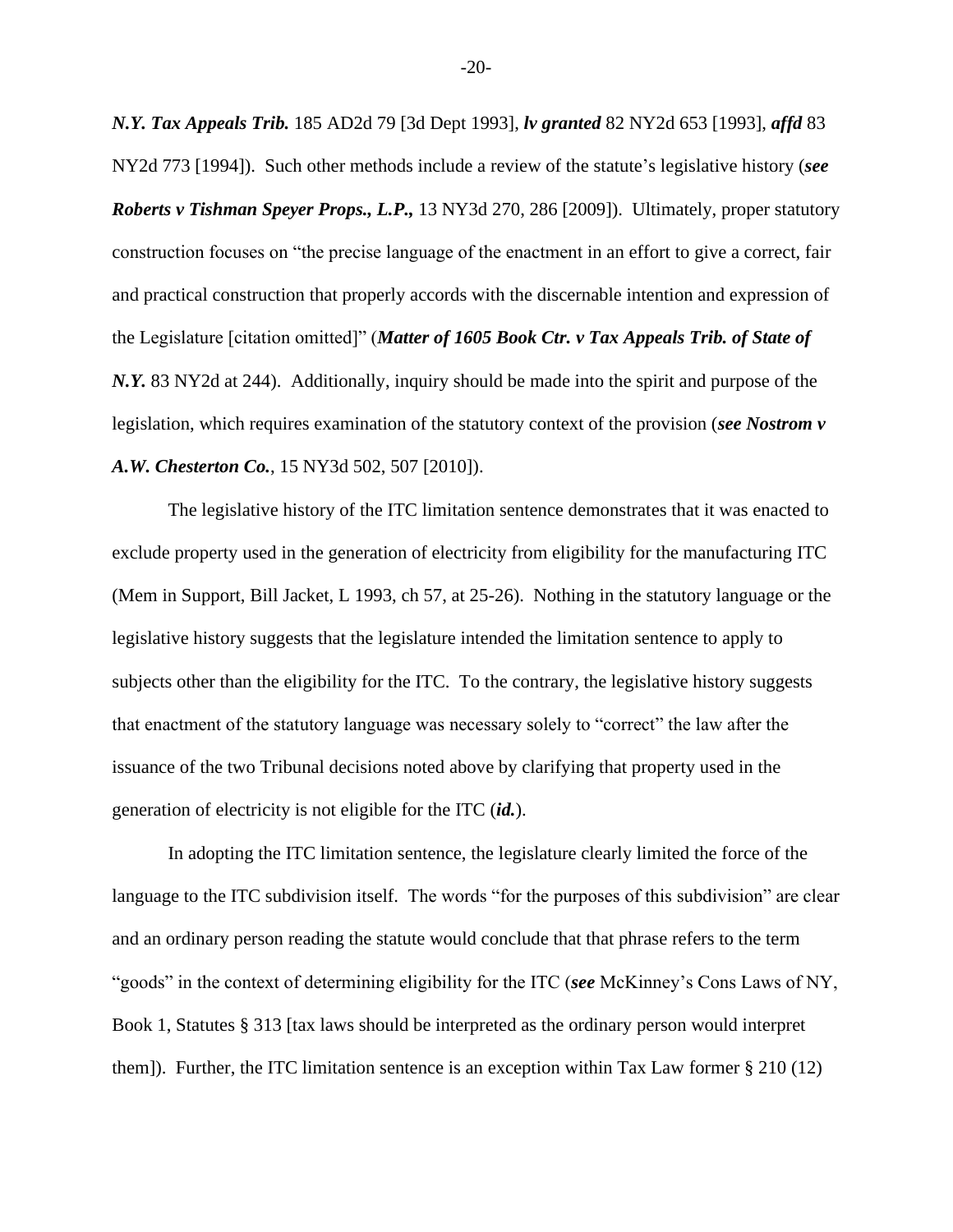(b) (i), limiting the term goods to items other than electricity. Generally, exceptions extend only so far as their language fairly warrants, and all doubts should be resolved in favor of the general provision rather than the exception (*see* McKinney's Cons Laws of NY, Book 1, Statutes § 213).

When adopting the definition of qualified New York manufacturer, it can be presumed that the legislature was cognizant of the fact that property used in the generation of electricity was not eligible for the ITC (*see Matter of Delese v Tax Appeals Trib. of State of N.Y.*, 3 AD3d 612, 614 [3d Dept 2004], *appeal dismissed* 2 NY3d 793 [2004]). Thus, if the legislature had intended to exclude generators of electricity from the definition of qualified New York manufacturer, it would have referred more broadly to the ITC subdivision or simply required the property of a qualified New York manufacturer to be "ITC eligible." Instead, the legislature defined the property criteria of a qualified New York manufacturer narrowly by referring specifically to clause (A) of the ITC subdivision, thereby avoiding the force and effect of the ITC limitation sentence.<sup>3</sup>

 The legislature might also have expressly excluded electricity generators from the definition of manufacturer under the capital base, as it did under the ENI base. Specifically, in 2007, the ENI base paragraph was amended by setting a reduced rate for qualified New York manufacturers (L 2007, ch 60, Part N, § 2). That legislation also amended the definition of manufacturer in the ENI base to exclude the generation of electricity from its terms as follows:

The term 'manufacturer' shall mean a taxpayer which during the taxable year is principally engaged in the production of goods by manufacturing, processing, assembling, refining, mining, extracting, farming, agriculture, horticulture, floriculture, viticulture or commercial fishing. *However, the* 

<sup>&</sup>lt;sup>3</sup> We note that Chapter 59 of the laws of 2017 also amended the ITC limitation sentence to indicate that it specifically relates to clause (A). The statute as amended now reads: "For purposes of clause (A) of this subparagraph, tangible personal property and other tangible property shall not include property principally used by the taxpayer in the production or distribution of electricity, natural gas after extraction from wells, steam, or water delivered through pipes and mains" (L 2017 Ch 59 [A3009C]).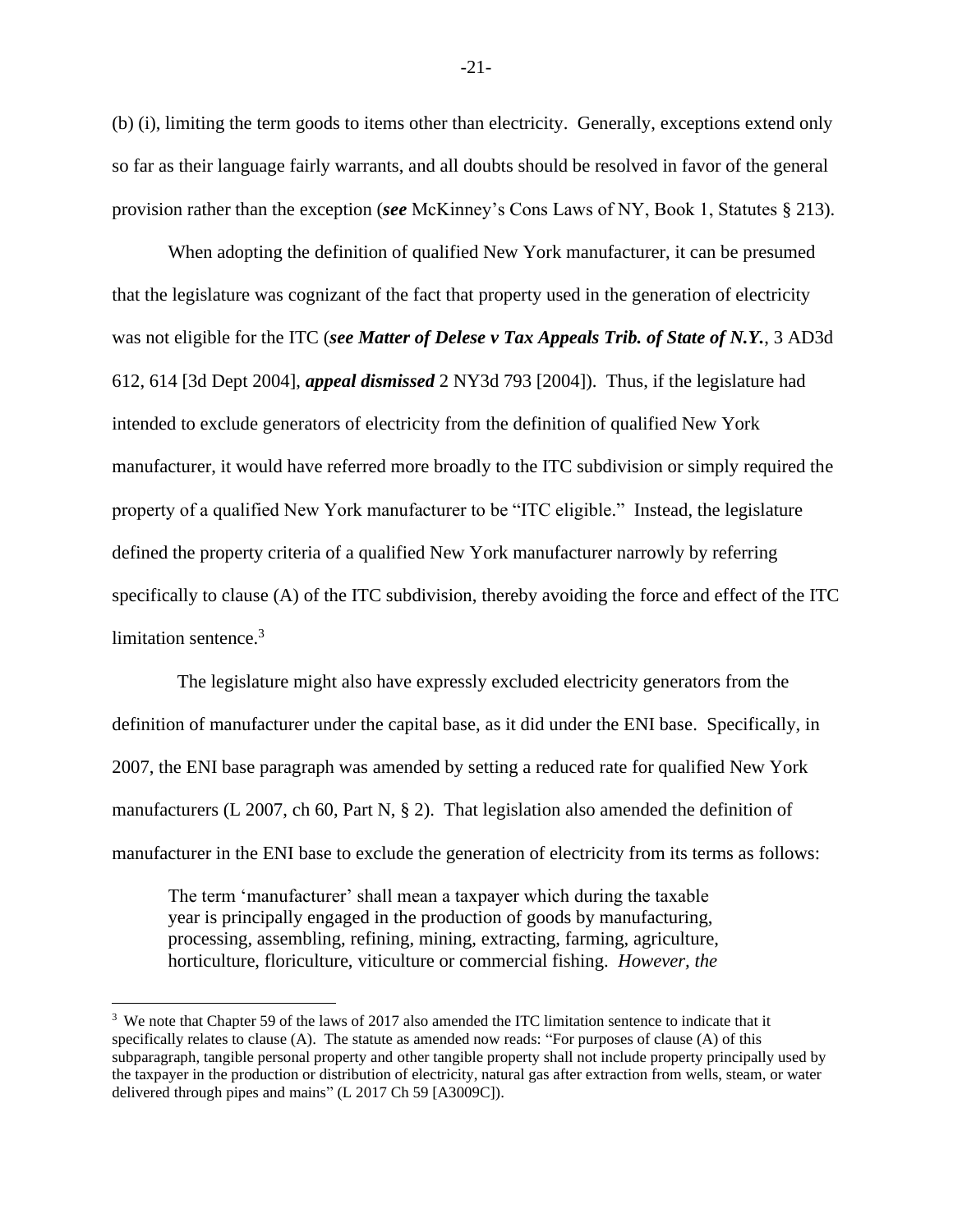*generation and distribution of electricity, the distribution of natural gas, and the production of steam associated with the generation of electricity shall not be qualifying activities for a manufacturer under this subparagraph"* (Tax Law former § 210 [1] [a] [vi] [emphasis added]).

Both the ENI and capital base paragraphs provide special treatment for a qualified New York manufacturer and both require that a qualified New York manufacturer must be a manufacturer. The ENI paragraph, however, specifically excludes the generation of electricity as a qualifying activity for a manufacturer. Our interpretation of the ITC limitation sentence as applied to the capital base tax cap accords this difference a meaning. Under the Division's proposed construction, the exclusionary language in the ENI paragraph is rendered superfluous. Such a construction is to be avoided (*Matter of Branford House v Michetti*, 81 NY2d 681, 688 [1993]). Accordingly, we agree with petitioner's argument that the ITC limitation sentence in Tax Law former § 210 (12) (b) (i) has no effect on the definition of qualified New York manufacturer for purposes of either the capital base or the ENI base.

Our interpretation of the statute also makes sense in terms of the 2008 and 2009 legislative proposals that would have excluded generators of electricity (among others) from the definition of manufacturer in the capital base paragraph. Such changes would have precluded generators of electricity from qualifying as qualified New York manufacturers.

Specifically, in 2008, one year after the amendment of the ENI paragraph, the legislature amended the capital base paragraph by adding the reduced rate for qualified New York manufacturers and by defining qualified New York manufacturers with the same language used in the ENI base (L 2008, ch 57, Part GG-1, § 1). Although the budget bill submitted by the governor also proposed conforming the definition of manufacturer in the capital base to the definition of manufacturer in the ENI base by including the exclusionary language as noted above, the legislature did not act on that proposal (*see* 2008 NY Senate-Assembly Bill S6810,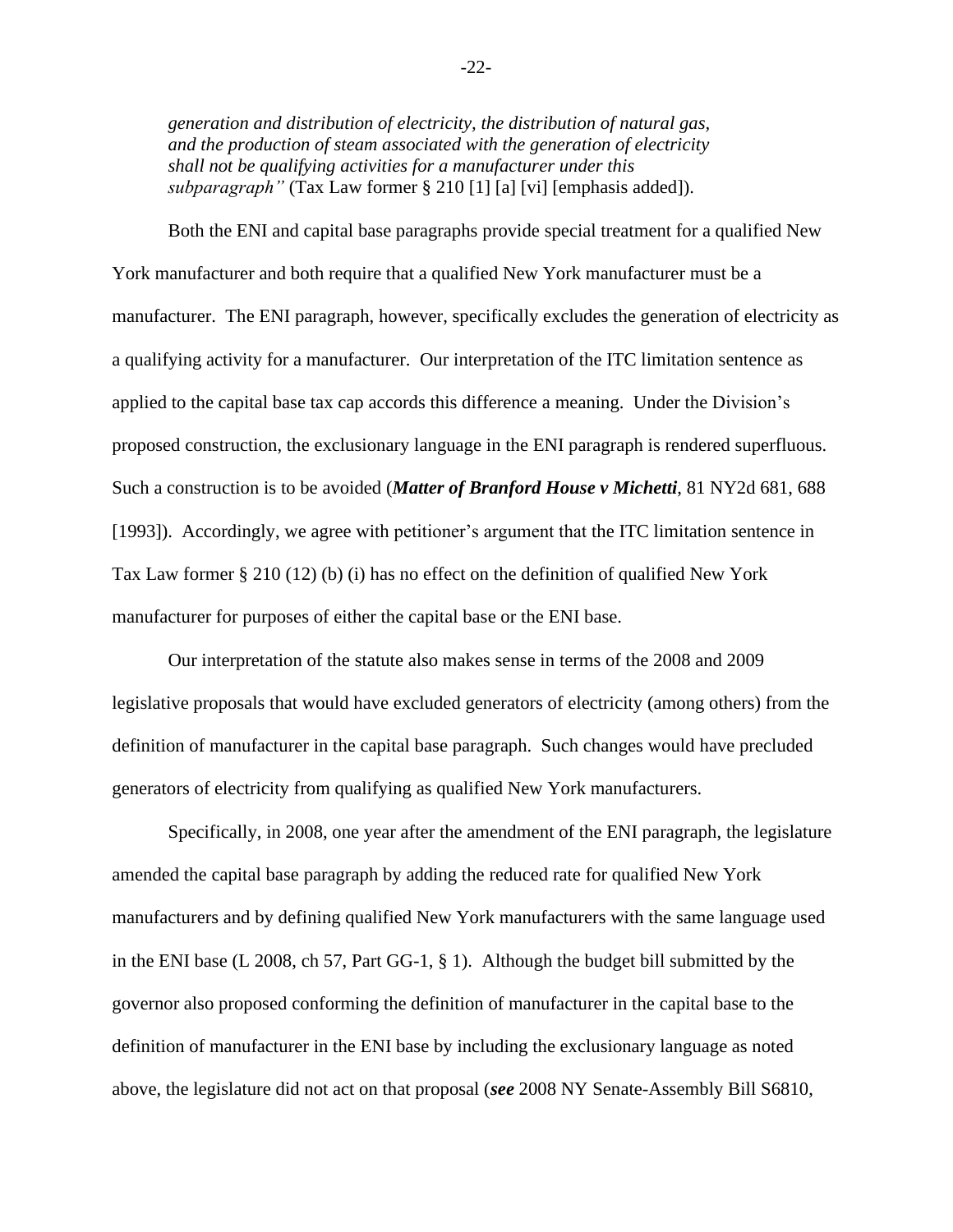A9810 Part J § 1 at 160-161). Thus, the legislature left the definition of manufacturer in the capital base unchanged and different from the definition of manufacturer in the ENI base.

In 2009, a budget bill was submitted that, again, included proposed language to exclude the generation of electricity as a qualifying activity for a manufacturer in the capital base paragraph (*see* 2009 NY Senate-Assembly Bill S60, A160 Part B § 1 at 7). The 2009-10 memorandum in support of the budget bill states that part B would "[c]larify that electric generation facilities do not meet the definition of "manufacturer" under the capital base of the corporation franchise tax." The memorandum further states that "[e]xisting law imposes a Tax Law Article 9-A exclusion of electricity generation under the entire net income base but does not impose such a restriction on the capital base" (*id.*, at 7-8). Again, the legislature did not act upon the proposed amendment.

We draw no positive inference from the legislature's lack of action on those proposals (*see Clark v Cuomo*, 66 NY2d 185, 190-191 (1985); however, they are relevant and instructive as to the executive's interpretation of the existing law and the perceived necessity for the proposed change. They are also consistent with our construction of the capital base tax cap herein.

When interpreting tax statutes, it is "the established rule not to extend their provisions, by implication, beyond the clear import of the language used, or to enlarge their operations so as to embrace matters not specifically pointed out" (*Gould v Gould*, 245 US 151, 153 [1917]; *American Locker Co., v City of New York*, 308 NY 264, 269 [1955]). In particular, it is axiomatic that ambiguity in tax statutes be "construed in favor of the taxpayer and against the taxing authority, and the burdens they impose are not to be extended by implication" (*Matter of American Cyanamid & Chem. Corp. v Joseph*, 308 NY 259, 263 [1955]). Application of these

-23-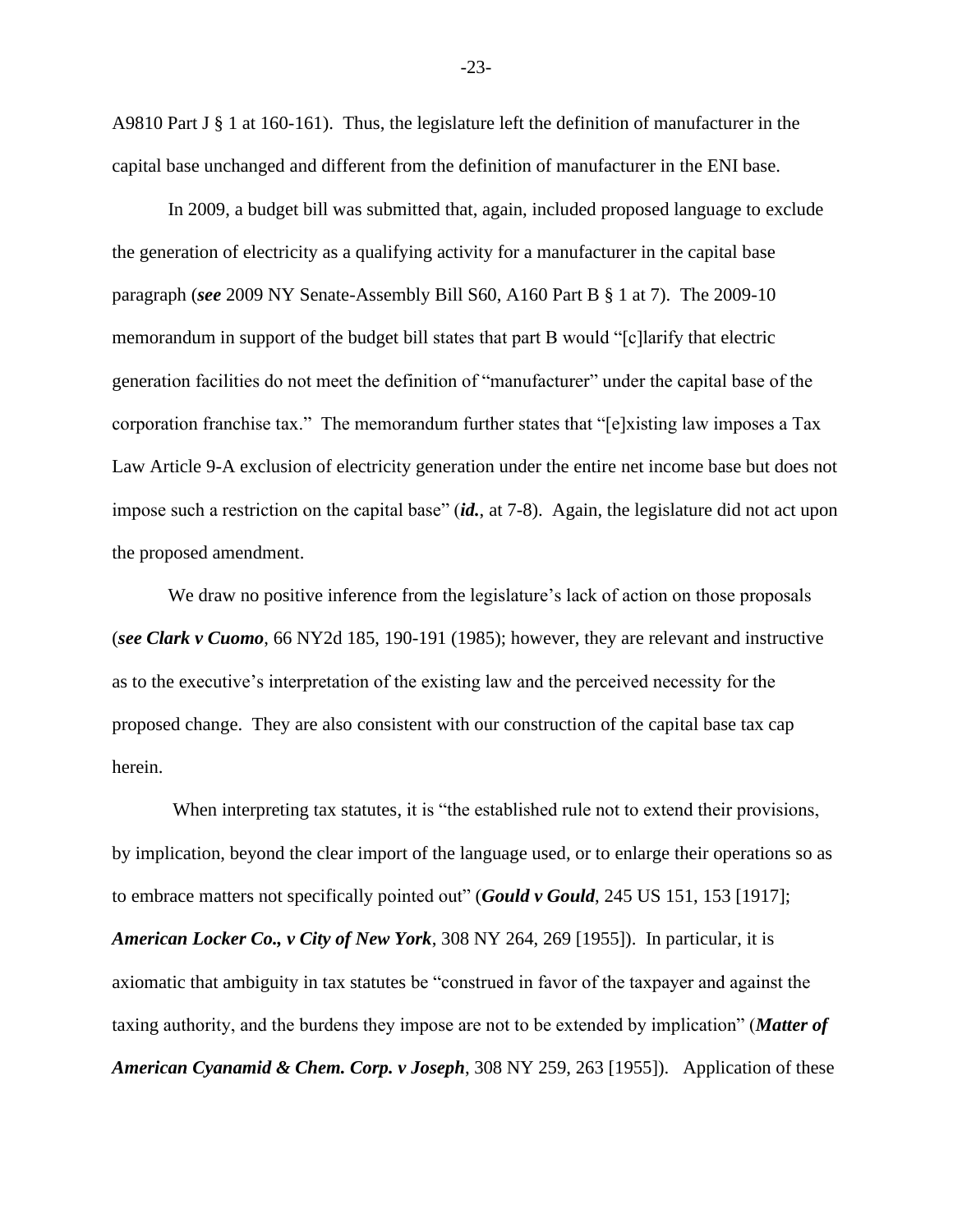principles leads to the conclusion that the legislature intended the phrase "for purposes of this subdivision" to be given its precise meaning and that the Division's broad interpretation of ITC limitation sentence is contrary to legislative intent.

Pursuant to the foregoing discussion, we find that petitioner has met its burden to show that it is a qualified New York manufacturer pursuant to Tax Law former § 210 (b) (1) (2). Accordingly, we conclude that petitioner was subject to the \$350,000.00 tax cap applicable to qualified New York manufacturers in computing its corporation franchise tax under the capital base.

In view of this decision, it is not necessary to address the issue of penalties.

Accordingly, it is ORDERED, ADJUDGED and DECREED that:

- 1. The exception of the Division of Taxation is denied;
- 2. The exception of TransCanada Facility USA, Inc. is granted;
- 3. The determination of the Administrative Law Judge is reversed;
- 4. The petition of TransCanada Facility USA, Inc. is granted; and
- 5. The notice of deficiency dated October 16, 2015, is canceled.